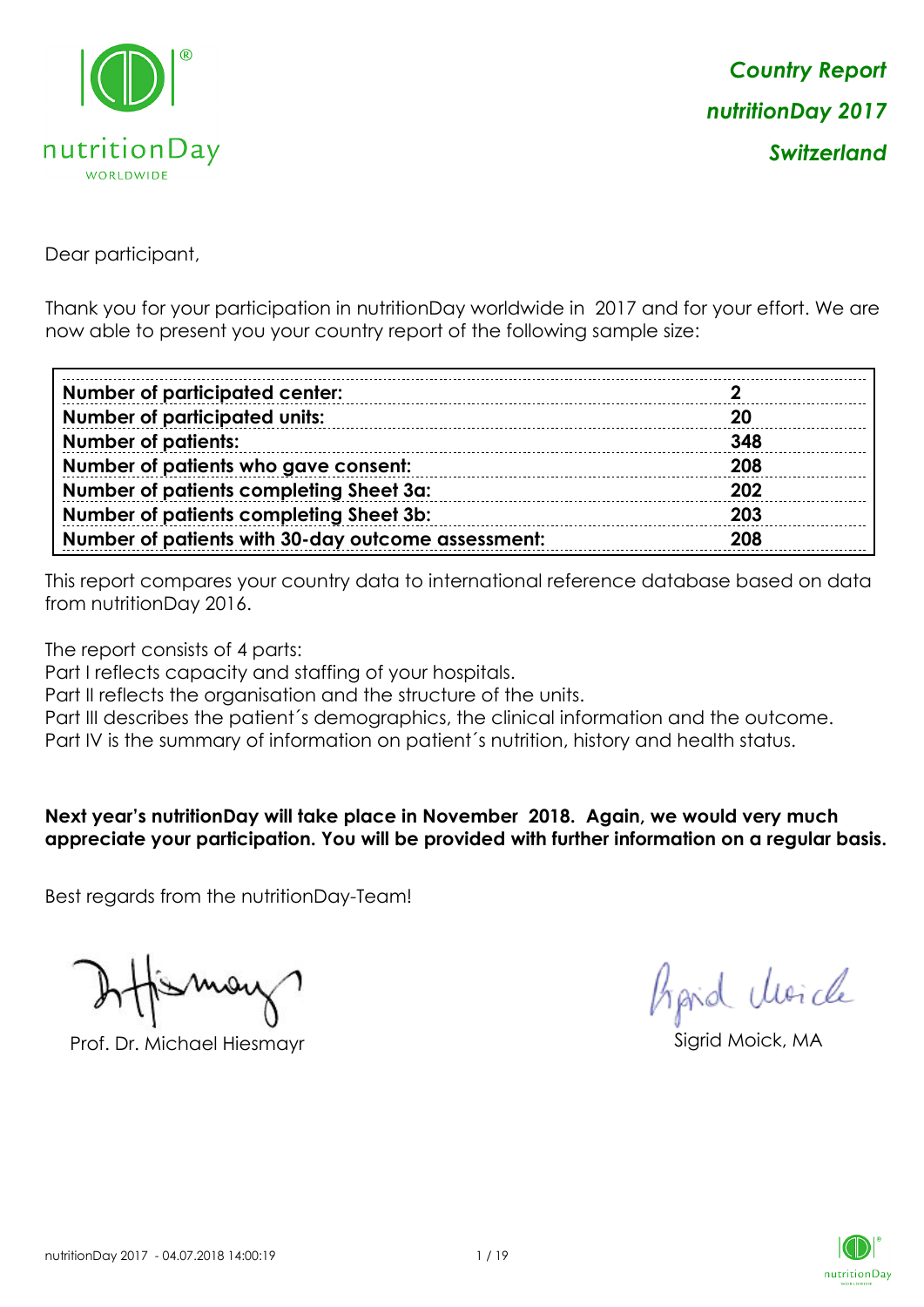## *I. Hospital capacity and staffing ("Hospital sheet")*

|                                                                                    | <b>YOUR RESULTS</b> | <b>REFERENCE RESULTS</b> |
|------------------------------------------------------------------------------------|---------------------|--------------------------|
| 1. Total number of beds in hospital                                                | 1098 [729-1466]     | 290 [162-548]            |
|                                                                                    |                     |                          |
| 2. Total number of admissions in the hospital last year 39301 [28974-49628]        |                     | 16544 [7529-35485]       |
|                                                                                    |                     |                          |
| 3. Total number of staff in the hospital                                           |                     |                          |
| <b>Total medical doctors</b>                                                       | 1201 [873-1528]     | 161 [64-352]             |
| <b>Medical specialists</b>                                                         | 686 [599-772]       | 108 [42-202]             |
| Medical non-specialists                                                            | 515 [274-756]       | 33 [11-78]               |
| <b>Nurses</b>                                                                      | 2048 [1304-2792]    | 347 [123-753]            |
| <b>Dieticians</b>                                                                  | 23 [15-30]          | $4[2-8]$                 |
| <b>Nutritionists</b>                                                               | $0 [0-0]$           | $1[0-4]$                 |
| Pharmacists                                                                        | 15 [8-21]           | $6[3-17]$                |
| Kitchen staff                                                                      | 145 [99-190]        | 29 [13-53]               |
|                                                                                    |                     |                          |
| <b>Full time equivalent</b>                                                        |                     |                          |
| <b>Total medical doctors</b>                                                       | 1751 [1751-1751]    | 119 [53-333]             |
| <b>Medical specialists</b>                                                         | 793 [793-793]       | 88 [43-204]              |
| Medical non-specialists                                                            | 958 [958-958]       | 31 [10-79]               |
| <b>Nurses</b>                                                                      | 1661 [1025-2296]    | 309 [119-725]            |
| <b>Dieticians</b>                                                                  | 16 [10-22]          | $4[2-7]$                 |
| <b>Nutritionists</b>                                                               | $0 [0-0]$           | $1 [0-3]$                |
| Pharmacists                                                                        | 12 [7-17]           | $5[3-15]$                |
| Kitchen staff                                                                      | 141 [97-184]        | 22 [13-46]               |
|                                                                                    |                     |                          |
| 4. Does the hospital have a nutrition care strategy?                               | 1 (50.0%) Yes       | 203 (77.5%) Yes          |
|                                                                                    |                     |                          |
| 5. Which nutrition-related standards or routine activities exist in your hospital? |                     |                          |
| Nutrition training is available                                                    | 2 (100%) Yes        | 170 (64.9%) Yes          |
| Nutrition steering committee is available                                          | 2 (100%) Yes        | 151 (57.6%) Yes          |
| Quality indicators are recorded and reported to national<br>or regional level      |                     | 105 (40.1%) Yes          |
| Quality indicators are used for internal benchmarking                              |                     | 134 (51.1%) Yes          |
| Patient feedback about food and food service is collected<br>using a questionnaire | 1 (50.0%) Yes       | 184 (70.2%) Yes          |
| None                                                                               |                     | 17 (6.5%) Yes            |
| No answer given                                                                    |                     |                          |

### **6. Which codes are available /routinely used in your hospital for billing and reimbursement purposes?**

| Codes available            |               |                 |
|----------------------------|---------------|-----------------|
| <b>Nutrition Support</b>   | 1 (50.0%) Yes | 121 (46.2%) Yes |
| Oral nutrition supplements | 1 (50.0%) Yes | 99 (37.8%) Yes  |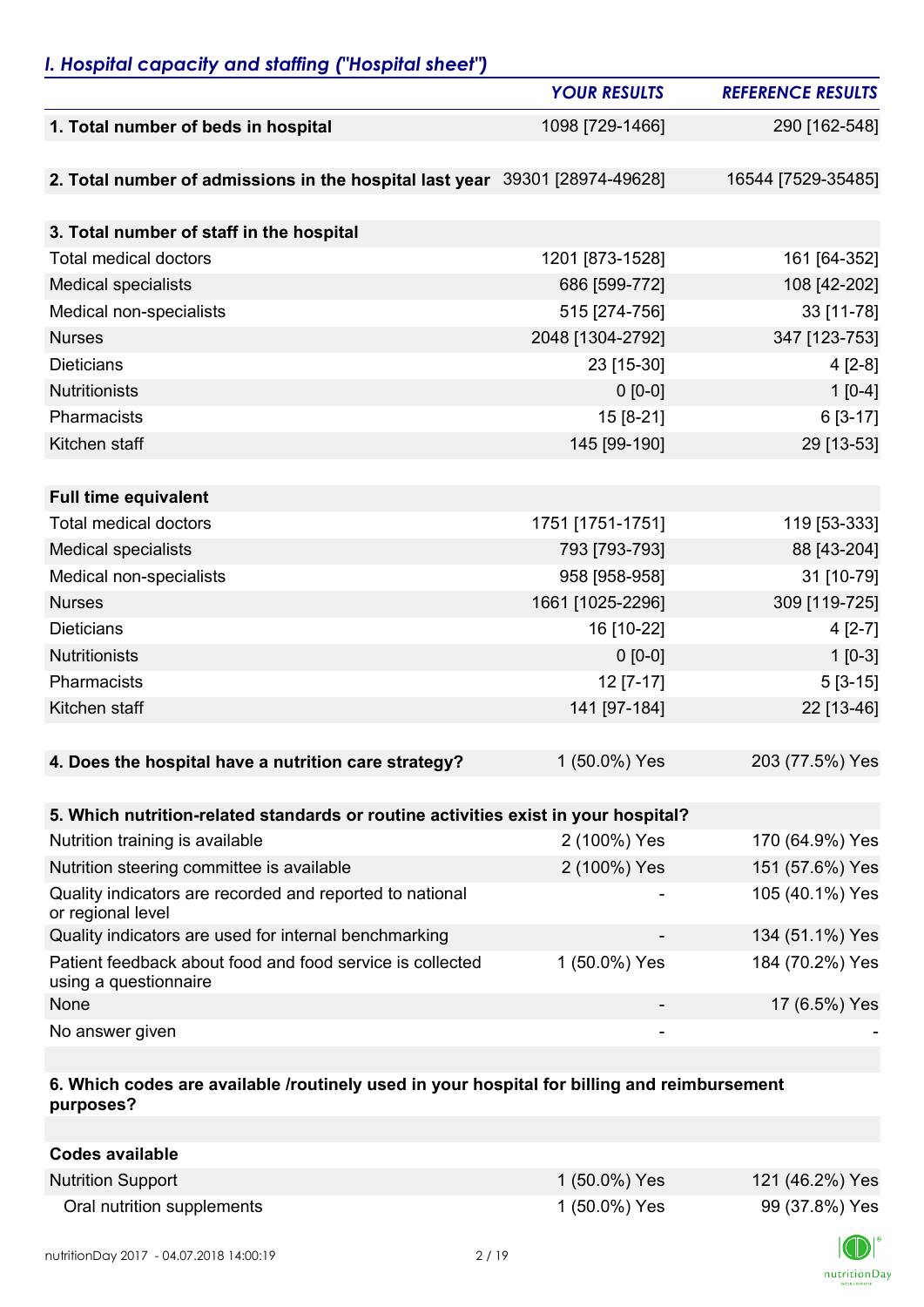| Parenteral nutrition                                      | 2 (100%) Yes  | 139 (53.1%) Yes |
|-----------------------------------------------------------|---------------|-----------------|
| <b>Enteral nutrition</b>                                  | 2 (100%) Yes  | 119 (45.4%) Yes |
| Dietary counseling                                        | 1 (50.0%) Yes | 86 (32.8%) Yes  |
| Specific dietary interventions                            |               | 70 (26.7%) Yes  |
| Screening for malnutrition                                | 1 (50.0%) Yes | 61 (23.3%) Yes  |
| <b>Risk of malnutrition</b>                               | 1 (50.0%) Yes | 63 (24.0%) Yes  |
| Malnutrition (in general)                                 | 1 (50.0%) Yes | 118 (45.0%) Yes |
| Severity of malnutrition (i.e. mild, moderate, severe)    | 2 (100%) Yes  | 114 (43.5%) Yes |
| No information available from billing/finance/controlling |               | 39 (14.9%) Yes  |
| No answer given                                           |               | 21 (8.0%)       |
|                                                           |               |                 |
| <b>Codes routinely used</b>                               |               |                 |
| <b>Nutrition Support</b>                                  | 1 (50.0%) Yes | 100 (38.2%) Yes |
| Oral nutrition supplements                                | 1 (50.0%) Yes | 82 (31.3%) Yes  |
| Parenteral nutrition                                      | 2 (100%) Yes  | 123 (46.9%) Yes |
| <b>Enteral nutrition</b>                                  | 2 (100%) Yes  | 103 (39.3%) Yes |
| Dietary counseling                                        | 1 (50.0%) Yes | 68 (26.0%) Yes  |
| Specific dietary interventions                            |               | 59 (22.5%) Yes  |
| Screening for malnutrition                                | 1 (50.0%) Yes | 48 (18.3%) Yes  |
| <b>Risk of malnutrition</b>                               | 1 (50.0%) Yes | 44 (16.8%) Yes  |
| Malnutrition (in general)                                 | 1 (50.0%) Yes | 98 (37.4%) Yes  |
| Severity of malnutrition (i.e. mild, moderate, severe)    | 2 (100%) Yes  | 98 (37.4%) Yes  |
| No information available from billing/finance/controlling |               | 46 (17.6%) Yes  |
| No answer given                                           |               | 31(1.5%)        |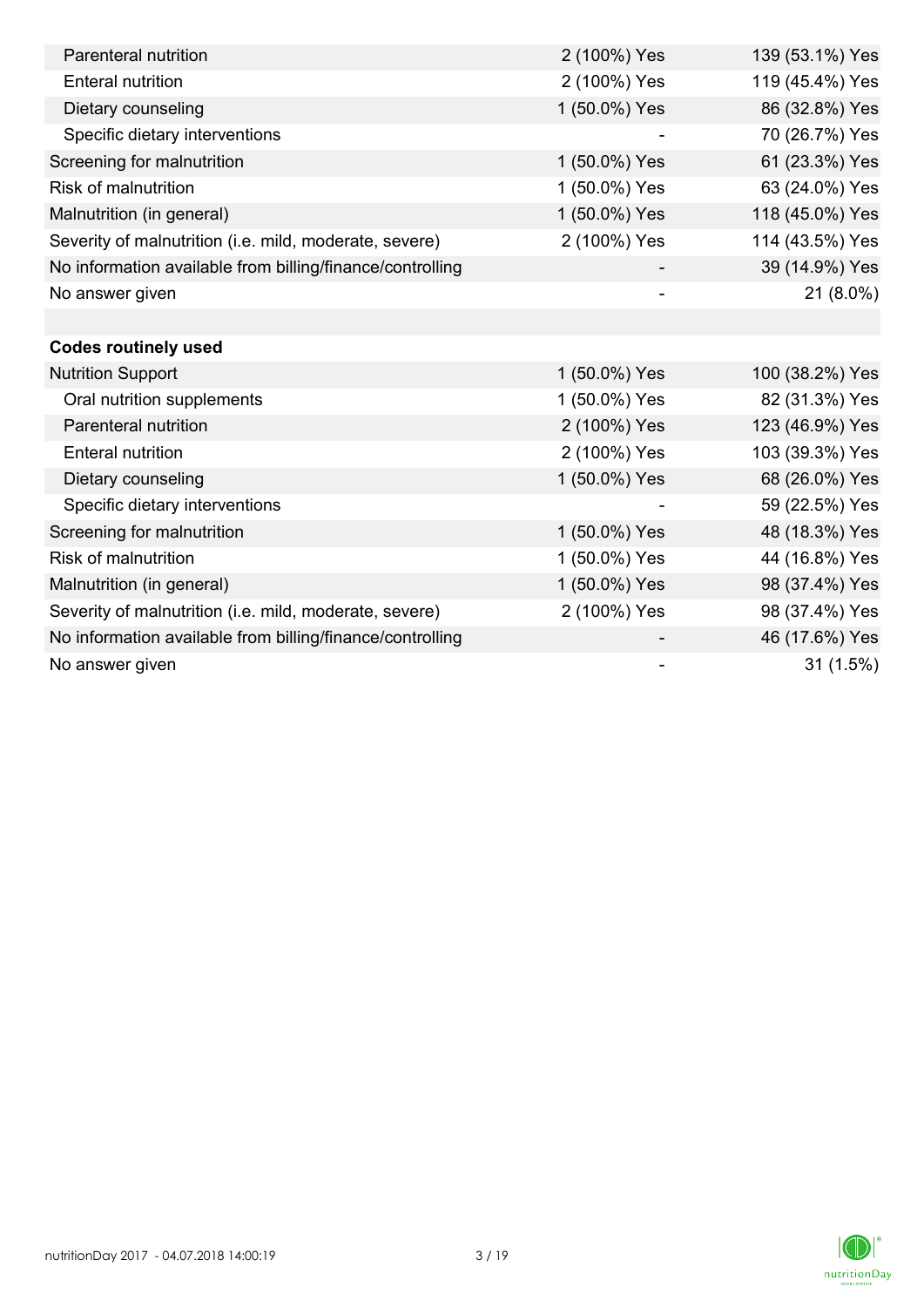# *II. Unit organisation and structures ("Sheet 1a/1b")*

|                                                                       | <b>YOUR RESULTS</b> | <b>REFERENCE RESULTS</b> |
|-----------------------------------------------------------------------|---------------------|--------------------------|
|                                                                       |                     |                          |
| Internal Medicine / General                                           | $2(10.0\%)$         | 20.2%                    |
| Internal Medicine / Cardiology                                        | $2(10.0\%)$         | 5.5%                     |
| Internal Medicine / Gastroenterology & hepatology                     |                     | 6.5%                     |
| Internal Medicine / Geriatrics                                        |                     | 8.2%                     |
| Internal Medicine / Infectious diseases                               |                     | 1.1%                     |
| Internal Medicine / Nephrology                                        | $1(5.0\%)$          | 1.1%                     |
| Internal Medicine / Oncology (incl. radiotherapy)                     | $2(10.0\%)$         | 7.6%                     |
| Interdisciplinary                                                     |                     | 4.4%                     |
| Long term care                                                        |                     | 2.1%                     |
| Neurology                                                             |                     | 2.9%                     |
| Surgery / General                                                     | $5(25.0\%)$         | 17.3%                    |
| Surgery/ Cardiac/Vascular/Thoracic                                    | $2(10.0\%)$         | 1.5%                     |
| Surgery / Neurosurgery                                                | $1(5.0\%)$          | 1.1%                     |
| Surgery / Orthopedic                                                  | $1(5.0\%)$          | 4.2%                     |
| Trauma                                                                |                     | 1.5%                     |
| Ear Nose Throat (ENT)                                                 | $2(10.0\%)$         | 1.5%                     |
| Gynecology / Obstetrics                                               | $1(5.0\%)$          | 2.1%                     |
| Pediatrics                                                            |                     | 0.0%                     |
| Psychiatry                                                            |                     | 0.6%                     |
| <b>Others</b>                                                         | $1(5.0\%)$          | 10.7%                    |
|                                                                       |                     |                          |
| 2. Number of registered inpatients at noon                            | 21 [17-24]          | 25 [18-34]               |
|                                                                       |                     |                          |
| 3. Total bed capacity of the unit                                     | 23 [19-27]          | 31 [25-44]               |
|                                                                       |                     |                          |
| 4. Number of each type of staff in the unit for TODAY's morning shift |                     |                          |
|                                                                       |                     |                          |
| <b>Fully trained</b>                                                  |                     |                          |
| <b>Medical doctors</b>                                                | $1[1-2]$            | $4[2-8]$                 |
| <b>Nurses</b>                                                         | $3[3-4]$            | $5[4-8]$                 |
| Nursing aides                                                         | $2[1-2]$            | $2[1-4]$                 |
| <b>Dieticians</b>                                                     | $0 [0-1]$           | $1 [0-1]$                |
| <b>Nutritionists</b>                                                  | $0 [0-0]$           | $0 [0-1]$                |
| Administrative staff                                                  | $1[1-1]$            | $1[0-2]$                 |
| Other staff involved in patient care                                  | $1[1-1]$            | $1[0-3]$                 |
|                                                                       |                     |                          |
| In training                                                           |                     |                          |
| <b>Medical doctors</b>                                                | $1[1-1]$            | $1$ [0-3]                |
| <b>Medical students</b>                                               | $0 [0-1]$           | $0 [0-2]$                |
| <b>Nurses</b>                                                         | $1[1-2]$            | $1 [0-3]$                |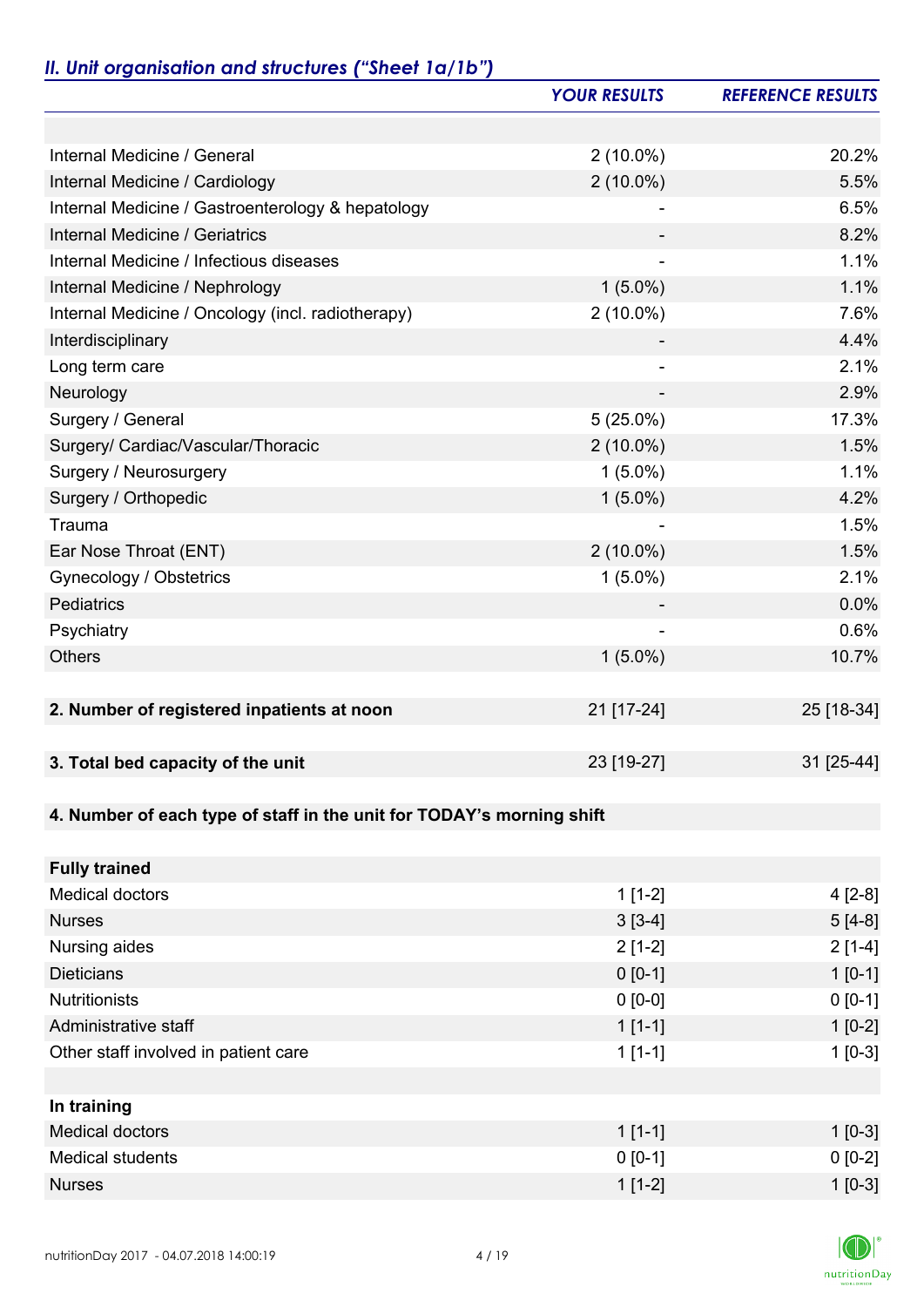| Nursing aides                                                                                       | $2[1-3]$       | $0[0-0]$        |
|-----------------------------------------------------------------------------------------------------|----------------|-----------------|
| <b>Dieticians</b>                                                                                   | $0 [0-0]$      | $0 [0-0]$       |
| <b>Nutritionists</b>                                                                                | $0 [0-0]$      | $0[0-0]$        |
| Other staff involved in patient care                                                                | $1[0-1]$       | $0 [0-0]$       |
|                                                                                                     |                |                 |
| 5. Is there a nutrition support team in your hospital<br>available?                                 | 6 (30.0%) Yes  | 337 (74.2%) Yes |
| 6. Does the unit have a nutrition care strategy?                                                    | 6 (30.0%) Yes  | 330 (72.7%) Yes |
|                                                                                                     |                |                 |
| 7. Is there a person in your unit responsible for<br>nutrition care?                                | 18 (90.0%) Yes | 331 (72.9%) Yes |
| 8. Is there a dietician, nutritionist or dietetic assistant<br>available for your unit?             | 20 (100%) Yes  | 410 (90.3%) Yes |
| 9. Is specific staff responsible for providing feeding<br>assistance to patients during meal times? | 6 (30.0%) Yes  | 282 (62.1%) Yes |
| 10. How do you MAINLY screen/monitor patients for<br>malnutrition?                                  |                |                 |
| At admission                                                                                        |                |                 |
| No routine screening                                                                                |                | 46 (9.7%) Yes   |
| No fixed criteria                                                                                   |                | 10 (2.1%) Yes   |
| Experience / visual assessment only                                                                 |                | 43 (9.1%) Yes   |
| Weighing / BMI only                                                                                 | 5 (25.0%) Yes  | 66 (13.9%) Yes  |
| Nutritional Risk Screening (NRS) 2002                                                               | 15 (75.0%) Yes | 136 (28.6%) Yes |
| Malnutrition Universal Screening Tool (MUST)                                                        |                | 29 (6.1%) Yes   |
| Malnutrition Screening tool (MST)                                                                   |                | 42 (8.8%) Yes   |
| <b>SNAQ</b>                                                                                         |                | 2 (0.42%) Yes   |
| Other formal tool                                                                                   |                | 77 (16.2%) Yes  |
| I do not know                                                                                       |                | 3 (0.63%) Yes   |
| Missing                                                                                             | -              | $21(4.4\%)$     |
|                                                                                                     |                |                 |
| <b>During hospital stay</b>                                                                         |                |                 |
| No routine monitoring                                                                               | 6 (30.0%) Yes  | 44 (9.3%) Yes   |
| No fixed criteria                                                                                   |                | 44 (9.3%) Yes   |
| Experience / visual assessment only                                                                 |                | 90 (18.9%) Yes  |
| Weighing / BMI only                                                                                 | 13 (65.0%) Yes | 136 (28.6%) Yes |
| Other formal tool                                                                                   | 1 (5.0%) Yes   | 130 (27.4%) Yes |
| I do not know                                                                                       |                | 10 (2.1%) Yes   |
| Missing                                                                                             |                | $21(4.4\%)$     |
|                                                                                                     |                |                 |
| 11a. Do you routinely use guidelines or standards for<br>nutrition care?                            | 18 (94.7%) Yes | 354 (78.8%) Yes |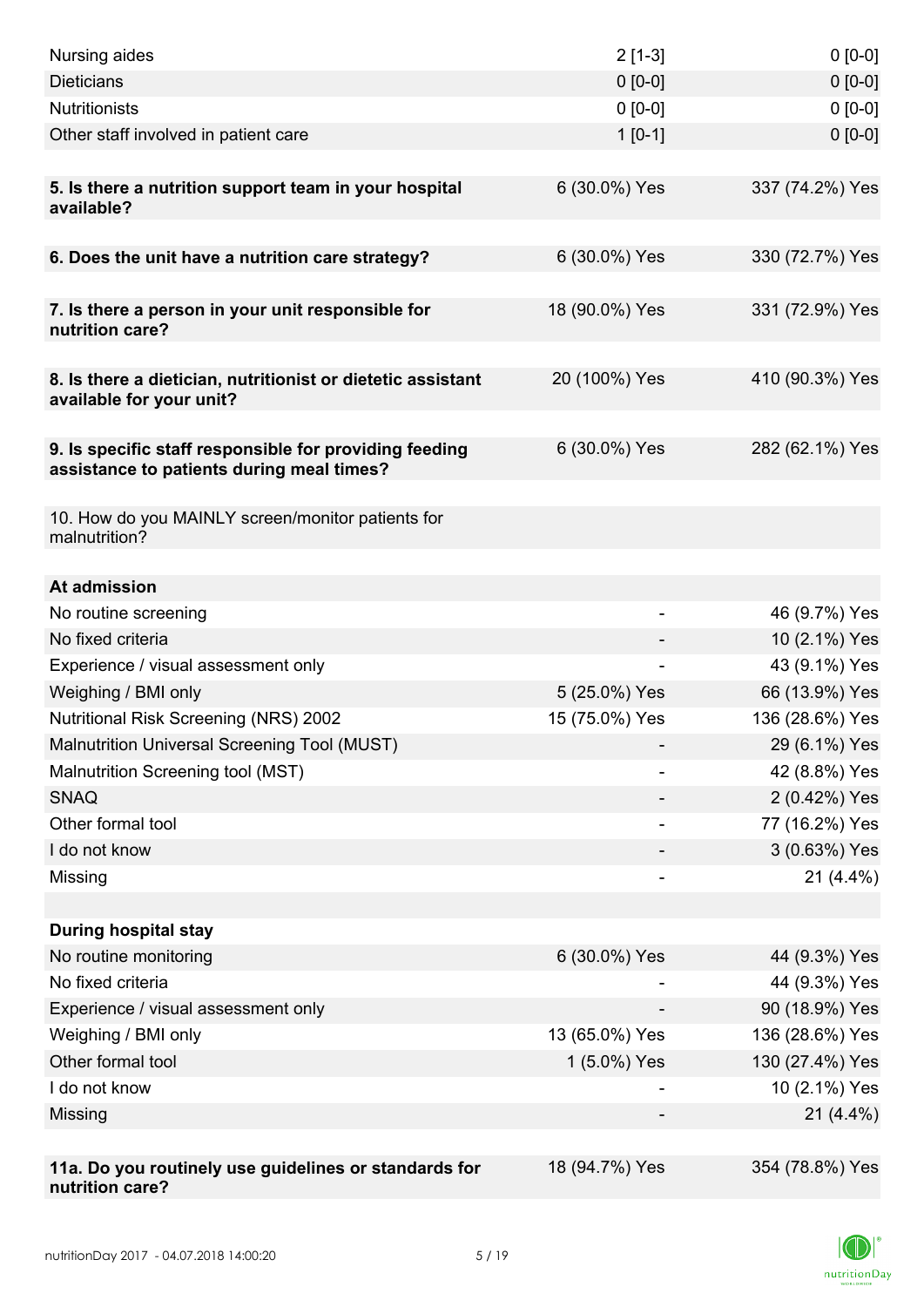| 11b. If yes, which one is mainly used?  |                |                 |
|-----------------------------------------|----------------|-----------------|
| International guidelines                | 6 (33.3%) Yes  | 91 (25.7%) Yes  |
| National guidelines                     |                | 56 (15.8%) Yes  |
| Standards on hospital level             |                | 119 (33.6%) Yes |
| Standards on unit level                 |                | 24 (6.8%) Yes   |
| Individual patient nutrition care plans | 12 (66.7%) Yes | 57 (16.1%) Yes  |
| Other                                   |                | 4 (1.1%) Yes    |
| Missing                                 | -              | 3(0.85%)        |

## **12. What is routinely done in your unit for given patient groups?**

| At risk                                                    |                |                 |
|------------------------------------------------------------|----------------|-----------------|
| Watchful waiting                                           | 17 (85.0%) Yes | 142 (29.9%) Yes |
| Discuss nutrition care activities during ward rounds       | 4 (20.0%) Yes  | 199 (41.9%) Yes |
| Develop an individual nutrition care plan                  | 6 (30.0%) Yes  | 251 (52.8%) Yes |
| Initiate treatment / nutrition intervention                | 6 (30.0%) Yes  | 286 (60.2%) Yes |
| Consult a nutrition expert (dietician, nutritionist, etc.) | 20 (100%) Yes  | 292 (61.5%) Yes |
| Consult a medical professional                             | 6 (30.0%) Yes  | 178 (37.5%) Yes |
| Calculate energy requirements                              | 20 (100%) Yes  | 240 (50.5%) Yes |
| Calculate protein requirements                             | 20 (100%) Yes  | 234 (49.3%) Yes |
|                                                            |                |                 |
| <b>Malnourished</b>                                        |                |                 |
| Watchful waiting                                           | 2 (10.0%) Yes  | 101 (21.3%) Yes |
| Discuss nutrition care activities during ward rounds       | 14 (70.0%) Yes | 218 (45.9%) Yes |
| Develop an individual nutrition care plan                  | 20 (100%) Yes  | 267 (56.2%) Yes |
| Initiate treatment / nutrition intervention                | 20 (100%) Yes  | 316 (66.5%) Yes |
| Consult a nutrition expert (dietician, nutritionist, etc.) | 19 (95.0%) Yes | 294 (61.9%) Yes |
| Consult a medical professional                             | 5 (25.0%) Yes  | 192 (40.4%) Yes |
| Calculate energy requirements                              | 19 (95.0%) Yes | 270 (56.8%) Yes |
| Calculate protein requirements                             | 19 (95.0%) Yes | 266 (56.0%) Yes |
|                                                            |                |                 |
| <b>Every patient</b>                                       |                |                 |
| Watchful waiting                                           | 8 (40.0%) Yes  | 204 (42.9%) Yes |
| Discuss nutrition care activities during ward rounds       | 2 (10.0%) Yes  | 131 (27.6%) Yes |
| Develop an individual nutrition care plan                  | 6 (30.0%) Yes  | 79 (16.6%) Yes  |
| Initiate treatment / nutrition intervention                | 6 (30.0%) Yes  | 61 (12.8%) Yes  |
| Consult a nutrition expert (dietician, nutritionist, etc.) | 6 (30.0%) Yes  | 77 (16.2%) Yes  |
| Consult a medical professional                             |                | 105 (22.1%) Yes |
| Calculate energy requirements                              | 6 (30.0%) Yes  | 56 (11.8%) Yes  |
| Calculate protein requirements                             | 6 (30.0%) Yes  | 50 (10.5%) Yes  |
|                                                            |                |                 |
| <b>Never</b>                                               |                |                 |
| Watchful waiting                                           |                | 35 (7.4%) Yes   |
| Discuss nutrition care activities during ward rounds       | ۰              | 38 (8.0%) Yes   |

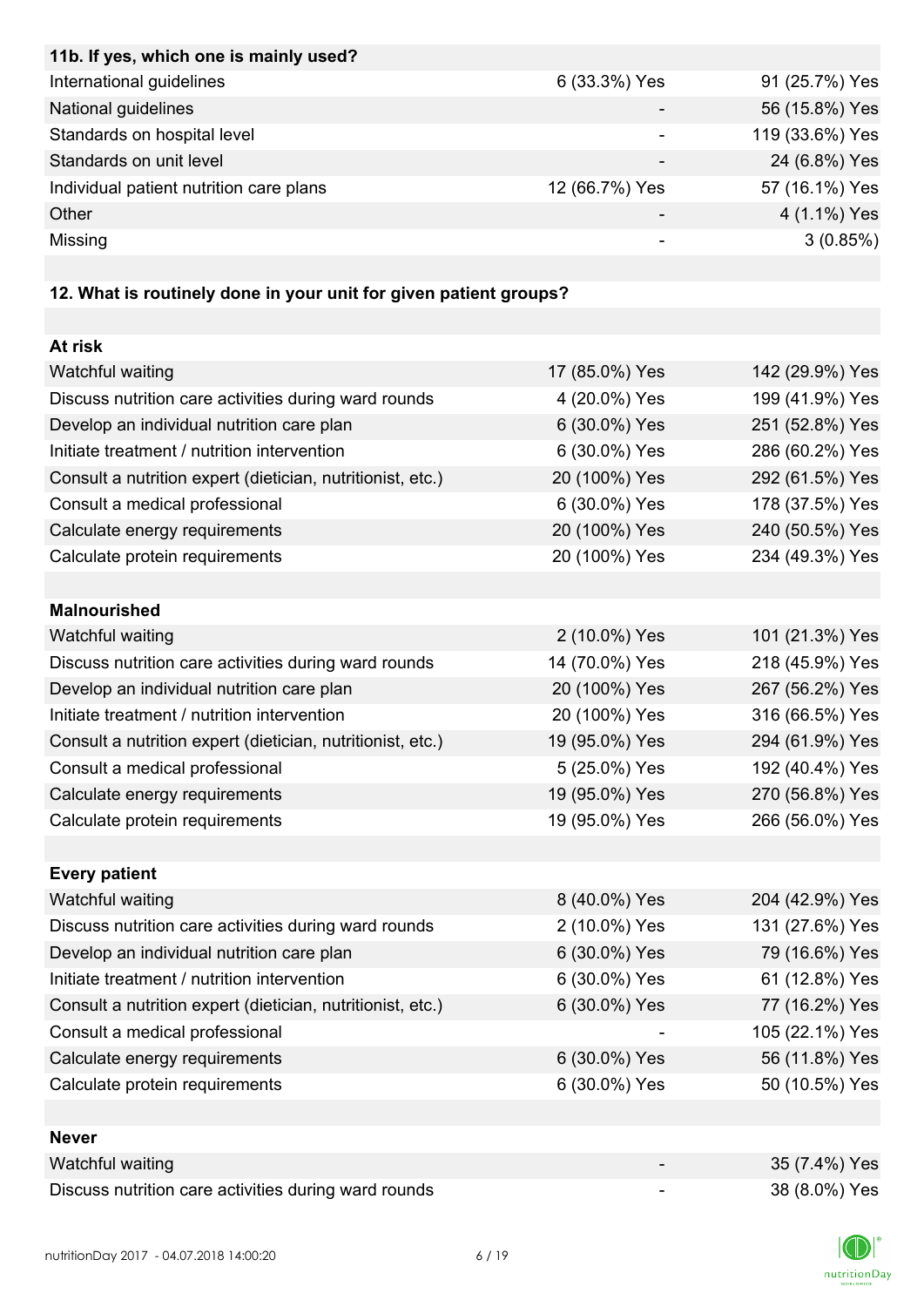| Develop an individual nutrition care plan                          |                          | 32 (6.7%) Yes   |
|--------------------------------------------------------------------|--------------------------|-----------------|
| Initiate treatment / nutrition intervention                        |                          | 6 (1.3%) Yes    |
| Consult a nutrition expert (dietician, nutritionist, etc.)         |                          | 8 (1.7%) Yes    |
| Consult a medical professional                                     | 9 (45.0%) Yes            | 49 (10.3%) Yes  |
| Calculate energy requirements                                      |                          | 51 (10.7%) Yes  |
| Calculate protein requirements                                     |                          | 55 (11.6%) Yes  |
|                                                                    |                          |                 |
| I do not know                                                      |                          |                 |
| Watchful waiting                                                   |                          | 22 (4.6%) Yes   |
| Discuss nutrition care activities during ward rounds               | 9 (45.0%) Yes            | 11 (2.3%) Yes   |
| Develop an individual nutrition care plan                          |                          | 5 (1.1%) Yes    |
| Initiate treatment / nutrition intervention                        | $\overline{\phantom{a}}$ | 5 (1.1%) Yes    |
| Consult a nutrition expert (dietician, nutritionist, etc.)         |                          | 4 (0.84%) Yes   |
| Consult a medical professional                                     | 5 (25.0%) Yes            | 19 (4.0%) Yes   |
| Calculate energy requirements                                      |                          | 12 (2.5%) Yes   |
| Calculate protein requirements                                     |                          | 14 (2.9%) Yes   |
|                                                                    |                          |                 |
| 13. When do you routinely weigh your patients?                     |                          |                 |
| at admission                                                       | 18 (90.0%) Yes           | 300 (63.2%) Yes |
| Within 24 hours                                                    | 1 (5.0%) Yes             | 70 (14.7%) Yes  |
| Within 48 hours                                                    |                          | 20 (4.2%) Yes   |
| Within 72 hours                                                    |                          | 14 (2.9%) Yes   |
| Every week                                                         | 1 (5.0%) Yes             | 164 (34.5%) Yes |
| Occasionally                                                       |                          | 60 (12.6%) Yes  |
| When requested                                                     | 19 (95.0%) Yes           | 212 (44.6%) Yes |
| At discharge                                                       |                          | 22 (4.6%) Yes   |
| Never                                                              |                          | 8 (1.7%) Yes    |
| I do not know                                                      |                          | 1 (0.21%) Yes   |
| No answer given                                                    | $1(2.9\%)$               | 23 (4.8%)       |
|                                                                    |                          |                 |
| 14. What do you do to support adequate food intake of patients?    |                          |                 |
| Offer additional meals or in between snacks                        | 20 (100%) Yes            | 350 (73.7%) Yes |
| Offer meal choices                                                 | 19 (95.0%) Yes           | 348 (73.3%) Yes |
| Offer different portion sizes                                      | 19 (95.0%) Yes           | 292 (61.5%) Yes |
| Consider food presentation                                         | 14 (70.0%) Yes           | 198 (41.7%) Yes |
| Change food texture/consistency as needed                          | 20 (100%) Yes            | 389 (81.9%) Yes |
| Consider patient problems with eating and drinking                 | 20 (100%) Yes            | 385 (81.1%) Yes |
| Ensure that mealtimes are undisturbed/protected<br>mealtime policy | 17 (85.0%) Yes           | 58 (12.2%) Yes  |
| Promote positive eating environment                                | 18 (90.0%) Yes           | 92 (19.4%) Yes  |
| Consider cultural/religious preferences                            | 20 (100%) Yes            | 200 (42.1%) Yes |
| Consider patient allergies / intolerances                          | 20 (100%) Yes            | 228 (48.0%) Yes |
| Other                                                              | 2 (10.0%) Yes            | 29 (6.1%) Yes   |
| I do not know                                                      | 1 (5.0%) Yes             | 6 (1.3%) Yes    |
| No answer given                                                    |                          | $21(4.4\%)$     |

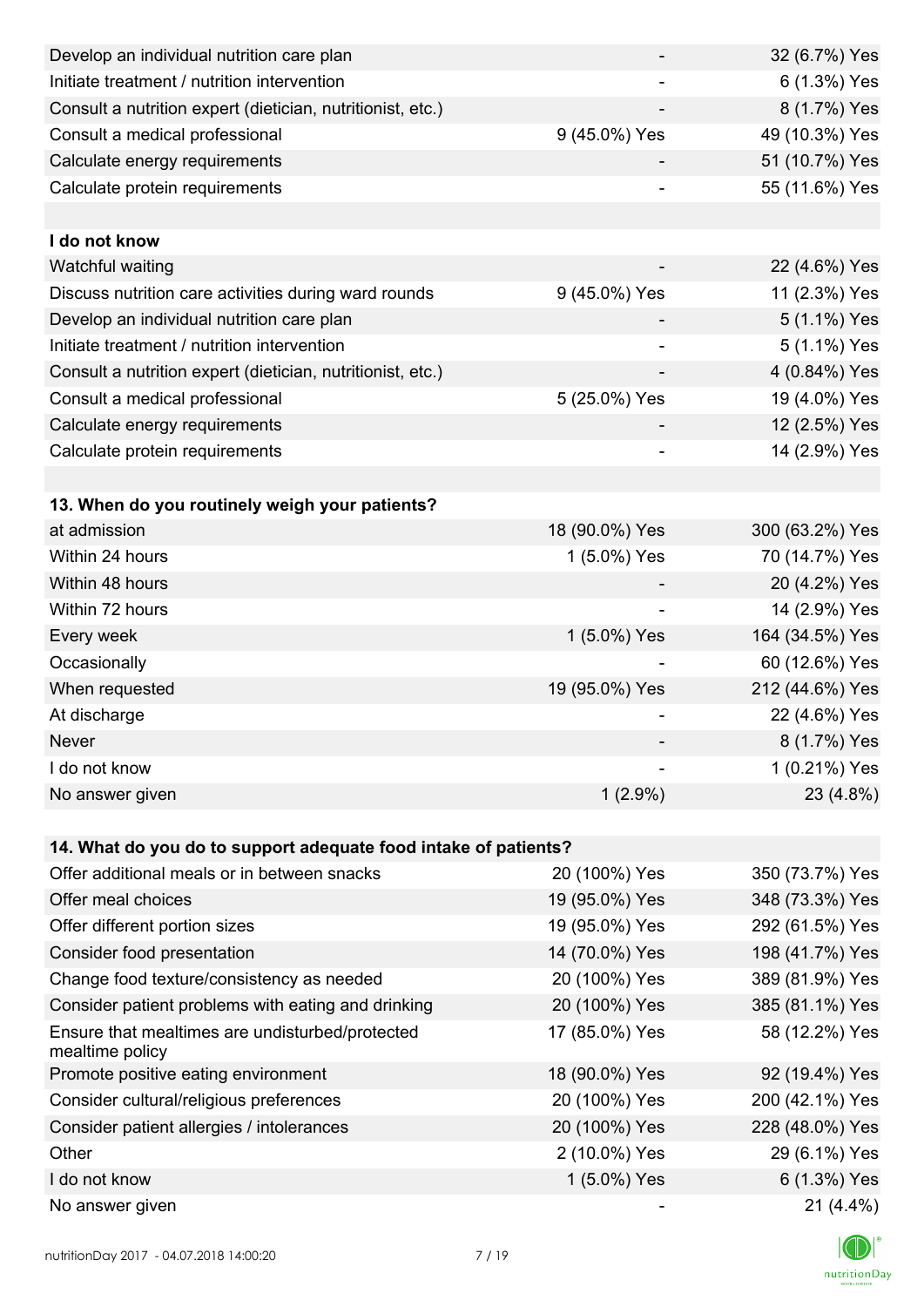| 15. Which nutrition-related standards or routine activities exist in your unit?      |                          |                 |
|--------------------------------------------------------------------------------------|--------------------------|-----------------|
| Nutrition training is available                                                      | 19 (95.0%) Yes           | 267 (56.2%) Yes |
| Reporting of nutrition related information to hospital<br>managers                   |                          | 211 (44.4%) Yes |
| Quality indicators are recorded and reported to national<br>or regional level        | 6 (30.0%) Yes            | 131 (27.6%) Yes |
| Quality indicators are used for internal benchmarking                                |                          | 175 (36.8%) Yes |
| Patient feedback about food and food service is collected<br>using a questionnaire   | 14 (70.0%) Yes           | 302 (63.6%) Yes |
| None                                                                                 | $\overline{\phantom{a}}$ | 21 (4.4%) Yes   |
| I do not know                                                                        |                          | 13 (2.7%) Yes   |
| No answer given                                                                      |                          | 37 (7.8%)       |
|                                                                                      |                          |                 |
| 16. At admission what is asked and documented?                                       |                          |                 |
| Change in weight                                                                     | 20 (100%) Yes            | 373 (78.5%) Yes |
| Eating habits/difficulties                                                           | 6 (30.0%) Yes            | 349 (73.5%) Yes |
| Nutrition before admission                                                           | 14 (70.0%) Yes           | 271 (57.1%) Yes |
| None                                                                                 |                          | 9 (1.9%) Yes    |
| I do not know                                                                        |                          | 5 (1.1%) Yes    |
| No answer given                                                                      |                          | 39 (8.2%)       |
|                                                                                      |                          |                 |
| 17. On what forms is there a specific part about eating, nutrition or malnutrition?  |                          |                 |
|                                                                                      |                          |                 |
| a. Patient Record has a section for                                                  |                          |                 |
| indicating if the patient is malnourished or at risk of<br>malnutrition              | 11 (55.0%) Yes           | 335 (70.5%) Yes |
| nutrition treatment                                                                  | 8 (40.0%) Yes            | 280 (58.9%) Yes |
| None                                                                                 | 8 (40.0%) Yes            | 30 (6.3%) Yes   |
| I do not know                                                                        | 1 (5.0%) Yes             | 4 (0.84%) Yes   |
|                                                                                      |                          |                 |
| b. Discharge Letter                                                                  |                          |                 |
| summarizes nutrition treatment received during stay                                  | 6 (30.0%) Yes            | 171 (36.0%) Yes |
| makes future nutrition-related recommendations                                       | 9 (45.0%) Yes            | 269 (56.6%) Yes |
| None                                                                                 | 10 (50.0%) Yes           | 56 (11.8%) Yes  |
| I do not know                                                                        | 1 (5.0%) Yes             | 26 (5.5%) Yes   |
|                                                                                      |                          |                 |
| 18. Do you provide brochures about malnutrition to at<br>risk/malnourished patients? | 5 (31.3%) Yes            | 171 (44.5%) Yes |
| 19. Who filled in this sheet?                                                        |                          |                 |

| Head staff           | $\overline{\phantom{0}}$ | 120 (25.3%) Yes |
|----------------------|--------------------------|-----------------|
| <b>Dietician</b>     | 20 (100%) Yes            | 244 (51.4%) Yes |
| <b>Nurse</b>         | 1 $(5.0\%)$ Yes          | 127 (26.7%) Yes |
| Physician            |                          | 74 (15.6%) Yes  |
| Administrative staff |                          | 4 (0.84%) Yes   |

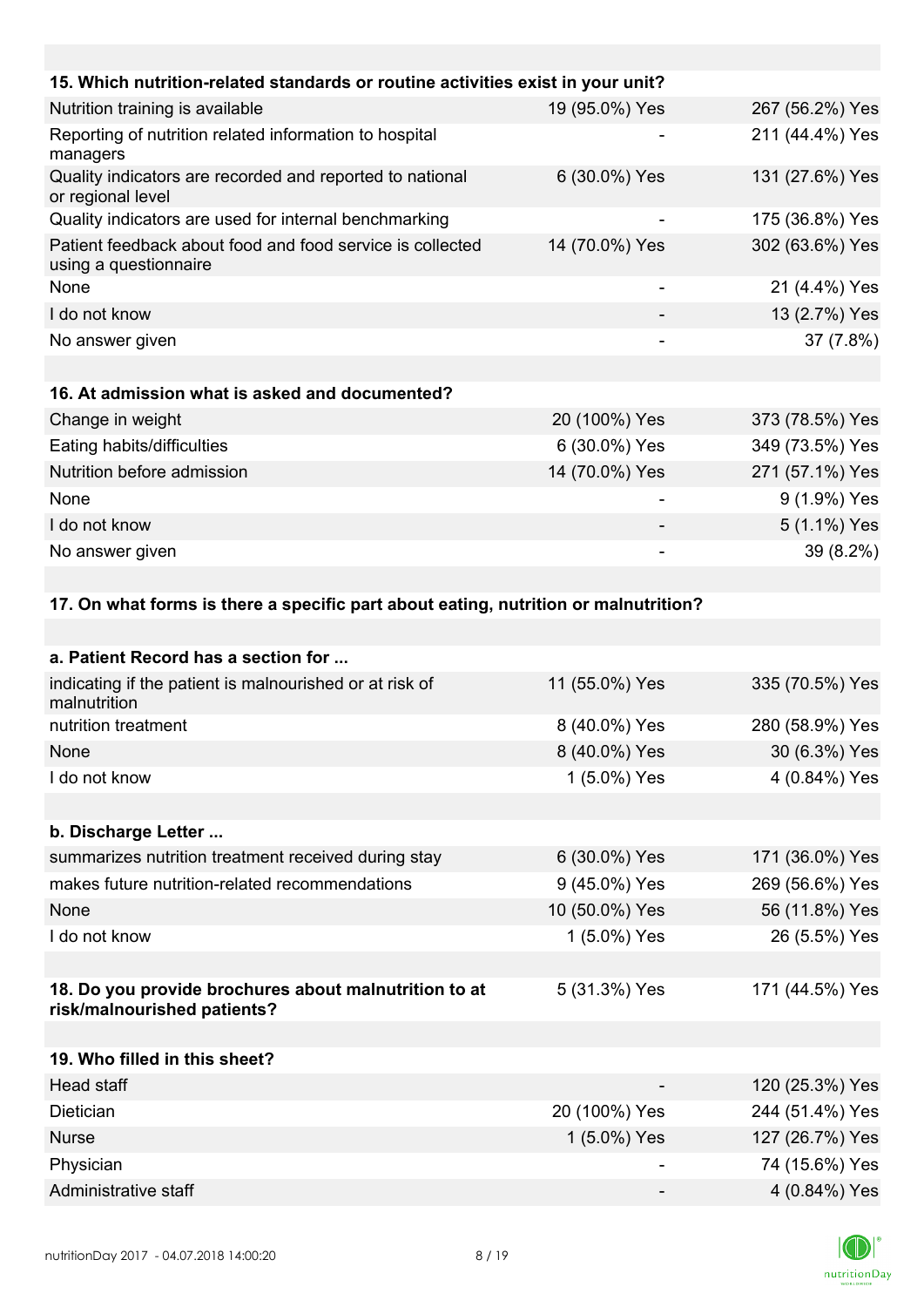| Other         | -                        | 8 (1.7%) Yes             |
|---------------|--------------------------|--------------------------|
| None          | $\overline{\phantom{0}}$ | $\overline{\phantom{0}}$ |
| I do not know | $\overline{\phantom{0}}$ | 3 (0.63%) Yes            |

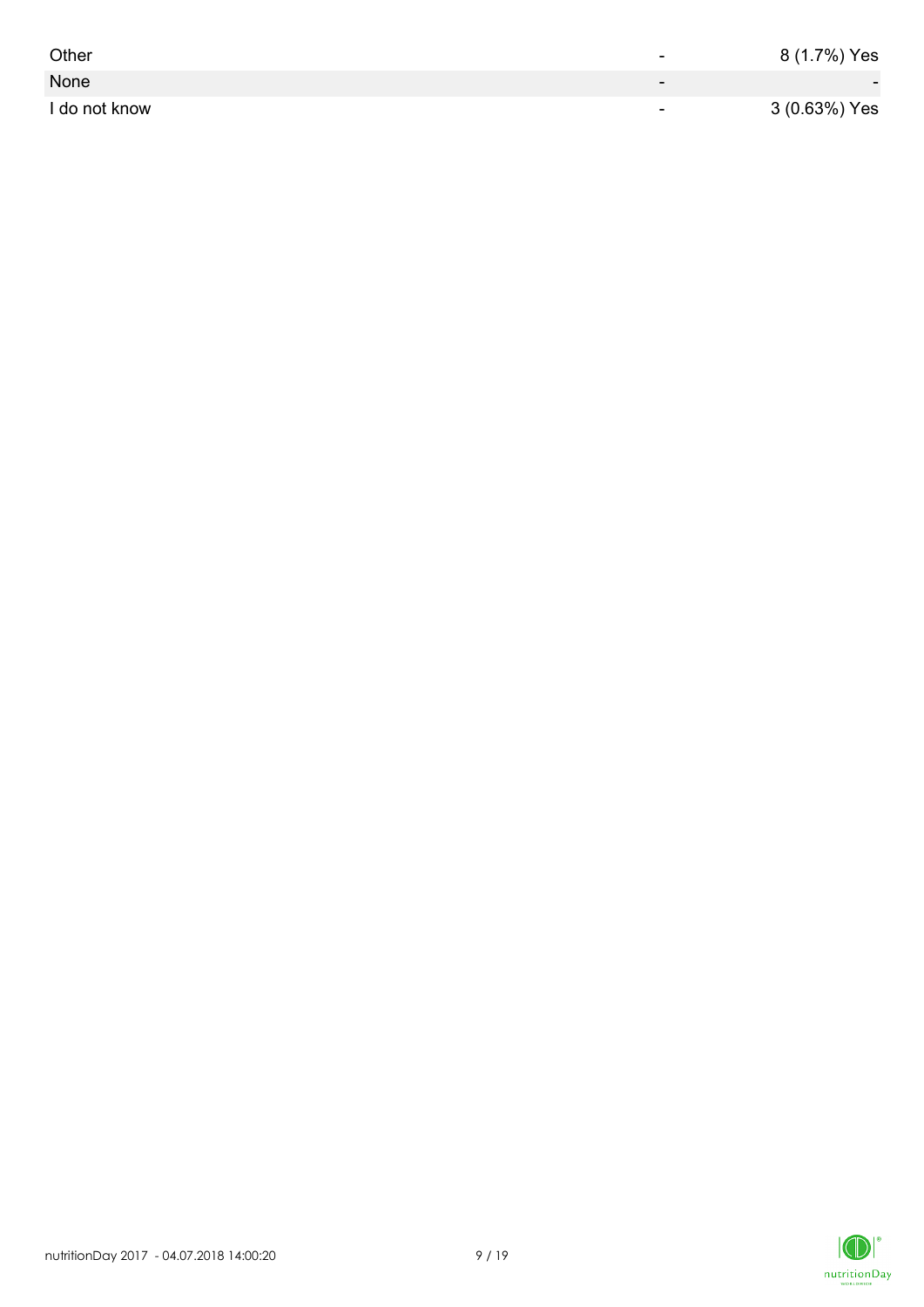|                                                                                         | <b>YOUR RESULTS</b> | <b>REFERENCE RESULTS</b> |
|-----------------------------------------------------------------------------------------|---------------------|--------------------------|
|                                                                                         |                     |                          |
| Total                                                                                   | 208                 | 9133                     |
| Age                                                                                     | 68 [55-76]          | 67 [53-78]               |
| Female                                                                                  | 98 (47.1%)          | 4630 (50.7%)             |
| Weight                                                                                  | 73.2±15.5           | 68.8±18.8                |
| Height                                                                                  | 170±9               | 164±10                   |
| <b>BMI</b>                                                                              | $25.2 \pm 4.6$      | $25.4 \pm 6.0$           |
| 1. This hospital admission was                                                          |                     |                          |
| planned                                                                                 | 113 (54.3%)         | 3186 (34.9%)             |
| an emergency                                                                            | 80 (38.5%)          | 5234 (57.3%)             |
| I do not know                                                                           | 15 (7.2%)           | 713 (7.8%)               |
| No answer given                                                                         |                     |                          |
|                                                                                         |                     |                          |
| 2a. Diagnosis at admission                                                              |                     |                          |
| 0100 Infectious and parasitic diseases                                                  | 14 (6.7%)           | 833 (9.1%)               |
| 0200 Neoplasms                                                                          | 36 (17.3%)          | 1451 (15.9%)             |
| 0300 Blood and bloodforming organs and the immune<br>mechanism                          | 10 (4.8%)           | 612 (6.7%)               |
| 0400 Endocrine, nutritional and metabolic diseases                                      | 18 (8.7%)           | 1103 (12.1%)             |
| 0500 Mental health                                                                      | $2(0.96\%)$         | 340 (3.7%)               |
| 0600 Nervous system                                                                     | $7(3.4\%)$          | 795 (8.7%)               |
| 0700 Eye and adnexa                                                                     | $4(1.9\%)$          | 134 (1.5%)               |
| 0800 Ear and mastoid process                                                            | $4(1.9\%)$          | 71 (0.78%)               |
| 0900 Circulatory system                                                                 | 70 (33.7%)          | 1817 (19.9%)             |
| 1000 Respiratory system                                                                 | 37 (17.8%)          | 1407 (15.4%)             |
| 1100 Digestive system                                                                   | 38 (18.3%)          | 2255 (24.7%)             |
| 1200 Skin and subcutaneous tissue                                                       | $8(3.8\%)$          | 444 (4.9%)               |
| 1300 Musculoskeletal system and connective tissue                                       | 50 (24.0%)          | 1332 (14.6%)             |
| 1400 Genitourinary system                                                               | 26 (12.5%)          | 847 (9.3%)               |
| 1500 Pregnancy, childbirth and the puerperium                                           | $7(3.4\%)$          | 126 (1.4%)               |
| 1600 Conditions originating in the perinatal period                                     |                     | 22 (0.24%)               |
| 1700 Congenital/chromosomal abnormalities                                               |                     | $9(0.10\%)$              |
| 1800 Symptoms, signs, abnormal clinical/lab findings                                    | $3(1.4\%)$          | 410 (4.5%)               |
| 1900 Injury, poisoning                                                                  | $4(1.9\%)$          | 291 (3.2%)               |
| 2000 External causes of morbidity and mortality (e.g.<br>transport accidents, assaults) |                     | 173 (1.9%)               |
| 2100 Factors influencing health status and contact with<br>health services              | $6(2.9\%)$          | 214 (2.3%)               |
| No answer given                                                                         |                     |                          |
|                                                                                         |                     |                          |
| 3. Which conditions/comorbidities does this patient have?                               |                     |                          |
| Cardiac insufficiency                                                                   | 41 (19.9%)          | 1665 (22.5%)             |

K  $\label{eq:2} \mathsf{nutritionDay}$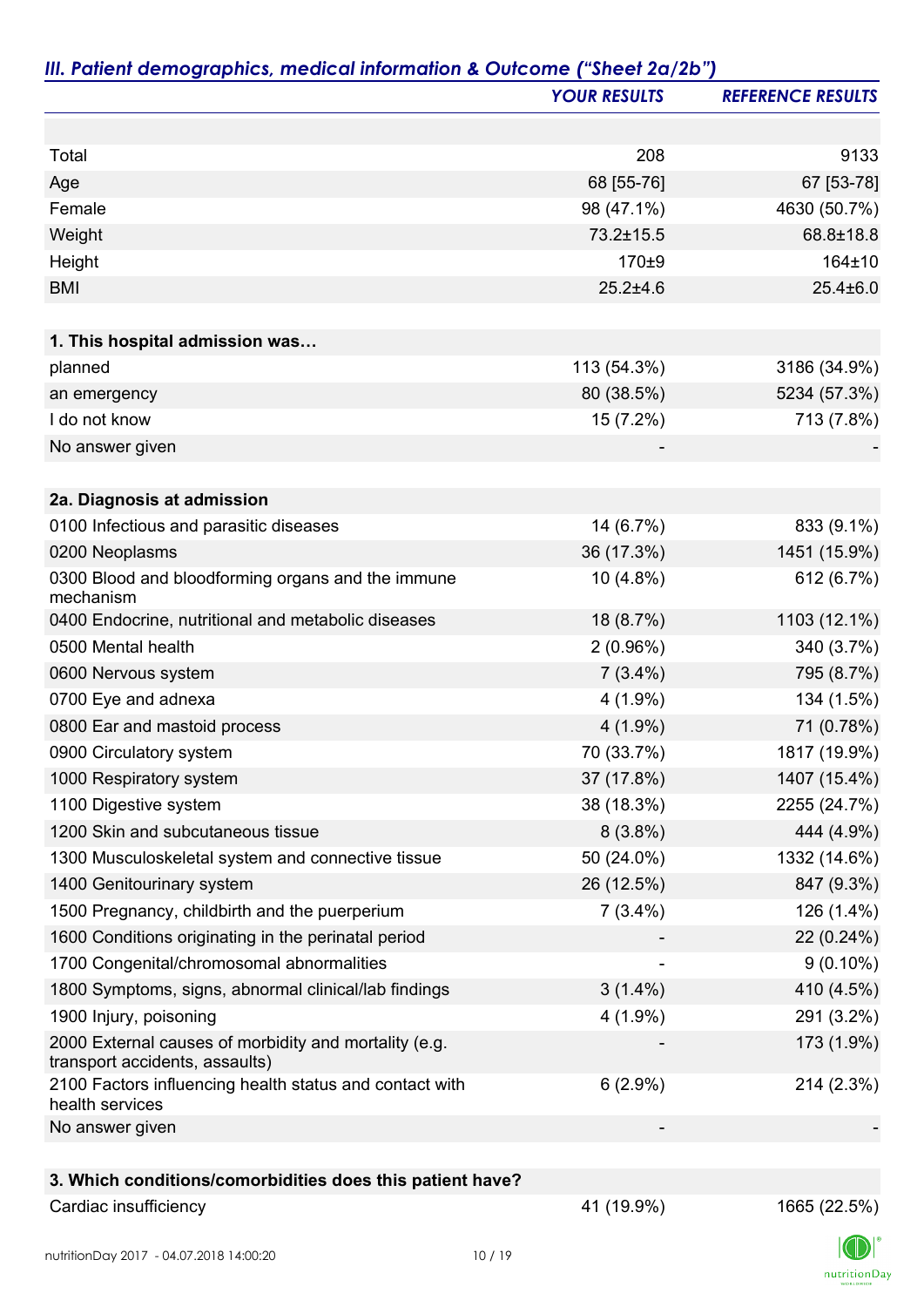| Myocardial infarction                                | $5(2.4\%)$  | 418 (5.9%)   |
|------------------------------------------------------|-------------|--------------|
| Chronic lung disease                                 | 24 (11.7%)  | 1118 (15.3%) |
| Cerebral vascular disease                            | $11(5.3\%)$ | 768 (10.7%)  |
| Peripheral vascular disease                          | 39 (18.9%)  | 888 (12.3%)  |
| Chronic liver disease                                | 13 (6.3%)   | 457 (6.4%)   |
| Chronic kidney disease                               | 32 (15.5%)  | 853 (11.8%)  |
| <b>Diabetes</b>                                      | 36 (17.6%)  | 1983 (26.8%) |
| Cancer                                               | 40 (19.4%)  | 1815 (24.8%) |
| Infection                                            | $17(8.3\%)$ | 1166 (16.0%) |
| Dementia                                             | 3(1.5%)     | 398 (5.6%)   |
| Major depressive disorder                            | $7(3.4\%)$  | 390 (5.5%)   |
| Other chronic mental disorder                        | $7(3.4\%)$  | 387 (5.5%)   |
| Other chronic disease                                | 44 (21.7%)  | 2029 (27.4%) |
| None                                                 | 66 (31.7%)  | 1421 (15.6%) |
|                                                      |             |              |
| 4a. Previous operation during this hospital stay     |             |              |
| Yes, planned                                         | 104 (50.0%) | 1796 (19.7%) |
| Yes, acute                                           | $10(4.8\%)$ | 561 (6.1%)   |
| <b>No</b>                                            | 90 (43.3%)  | 6420 (70.3%) |
| I do not know                                        | 1(0.48%)    | 130 (1.4%)   |
| Missing                                              | $3(1.4\%)$  | 226 (2.5%)   |
|                                                      |             |              |
| Days since operation                                 | $2[1-6]$    | 4 [1-13]     |
|                                                      |             |              |
| 4b. Planned operation during this hospital stay      |             |              |
| Yes, today or tomorrow                               | 22 (10.6%)  | 766 (8.4%)   |
| Yes, later                                           | $8(3.8\%)$  | 536 (5.9%)   |
| No                                                   | 169 (81.3%) | 6795 (74.4%) |
| I do not know                                        | $3(1.4\%)$  | 417 (4.6%)   |
| Missing                                              | $6(2.9\%)$  | 619 (6.8%)   |
|                                                      |             |              |
| 5. Previous ICU admission during this hospital stay? | 26 (12.5%)  | 982 (10.8%)  |
| (Yes)                                                |             |              |
|                                                      |             |              |
| 6. Is this patient terminally ill?                   | $3(1.4\%)$  | 660 (7.2%)   |
|                                                      |             |              |
| 7. Fluid status                                      |             |              |
| Normal                                               | 96 (46.2%)  | 7154 (78.3%) |
| Overloaded                                           | 15 (7.2%)   | 518 (5.7%)   |
| Dehydrated                                           | $4(1.9\%)$  | 475 (5.2%)   |
| I do not know                                        | 93 (44.7%)  | 986 (10.8%)  |
| Missing                                              |             |              |
|                                                      |             |              |
| 8. Number of different medications planned           |             |              |
| Oral                                                 | $5[3-8]$    | $5[2-8]$     |
|                                                      |             |              |
| nutritionDay 2017 - 04.07.2018 14:00:20              | 11/19       |              |

 $\textsf{nutritionDay}$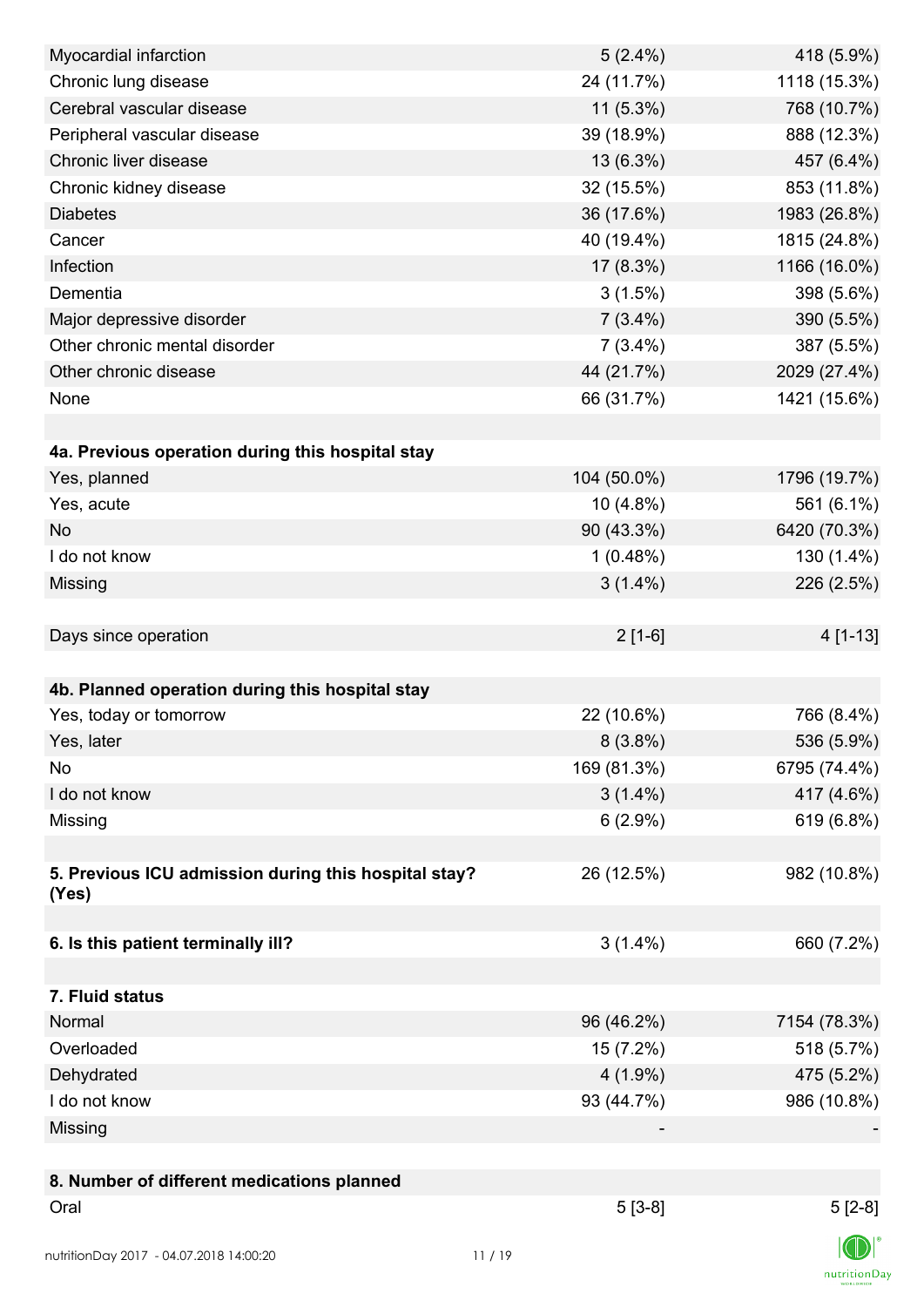| Other                                                                                    | $1[0-2]$    | $2[1-4]$     |
|------------------------------------------------------------------------------------------|-------------|--------------|
|                                                                                          |             |              |
| 9. Was this patient identified as malnourished or at risk of malnutrition?               |             |              |
| Malnourished                                                                             | 20 (9.6%)   | 914 (10.0%)  |
| At risk                                                                                  | 16 (7.7%)   | 1610 (17.6%) |
| No                                                                                       | 141 (67.8%) | 5843 (64.0%) |
| I do not know                                                                            | 31 (14.9%)  | 766 (8.4%)   |
| Missing                                                                                  | -           |              |
|                                                                                          |             |              |
| 10. IV Fluids                                                                            |             |              |
| Electrolyte solution (NaCl, Ringers lactate, etc)                                        | 61 (29.3%)  | 3595 (39.4%) |
| 5% Glucose solution                                                                      | $7(3.4\%)$  | 877 (9.6%)   |
|                                                                                          |             |              |
| 11. Number of ONS drinks planned                                                         | $0 [0-0]$   | $0 [0-0]$    |
|                                                                                          |             |              |
| 12. Nutrition intake                                                                     |             |              |
| Regular hospital food                                                                    | 153 (73.6%) | 5097 (55.8%) |
| Fortified/enriched hospital food                                                         | $8(3.8\%)$  | 801 (8.8%)   |
| Protein/energy supplement (e.g. ONS drinks)                                              | 18 (8.7%)   | 1073 (11.7%) |
| <b>Enteral nutrition</b>                                                                 | $5(2.4\%)$  | 495 (5.4%)   |
| Parenteral nutrition                                                                     | $6(2.9\%)$  | 485 (5.3%)   |
| Special diet                                                                             | 37 (17.8%)  | 3173 (34.7%) |
| None                                                                                     | 14 (6.7%)   | 506 (5.5%)   |
|                                                                                          |             |              |
| 13a. All lines and Tubes                                                                 |             |              |
| <b>Central Venous</b>                                                                    | 18 (8.7%)   | 752 (8.2%)   |
| Peripheral venous access                                                                 | 80 (38.5%)  | 4362 (47.8%) |
| Nasogastric                                                                              | $3(1.4\%)$  | 269 (2.9%)   |
| Nasojejunal                                                                              | $2(0.96\%)$ | 38 (0.42%)   |
| Nasoduadenal                                                                             | $2(0.96\%)$ | 22 (0.24%)   |
| Enterostoma                                                                              | $2(0.96\%)$ | 46 (0.50%)   |
| Percutaneous endoscopy/surgical gastrostomy                                              |             | 71 (0.78%)   |
| Percutaneous endoscopy/surgical jejunostomy                                              |             | 29 (0.32%)   |
| None                                                                                     | 109 (52.4%) | 4024 (44.1%) |
|                                                                                          |             |              |
| 13b. Were there complications with nutrition related lines<br>and tubes since admission? |             |              |
| Yes, previously                                                                          | $4(1.9\%)$  | 93 (1.0%)    |
| Yes, ongoing                                                                             | 1(0.48%)    | 80 (0.88%)   |
| <b>No</b>                                                                                | 193 (92.8%) | 7577 (83.0%) |
| I do not know                                                                            | 10 (4.8%)   | 871 (9.5%)   |
| Missing                                                                                  |             | 512 (5.6%)   |
|                                                                                          |             |              |

### **14. Please indicate if any of the following was done for this patient since admission**

| Energy requirements were determined |
|-------------------------------------|
|-------------------------------------|

Energy requirements were determined 32 (15.4%) 3246 (35.5%)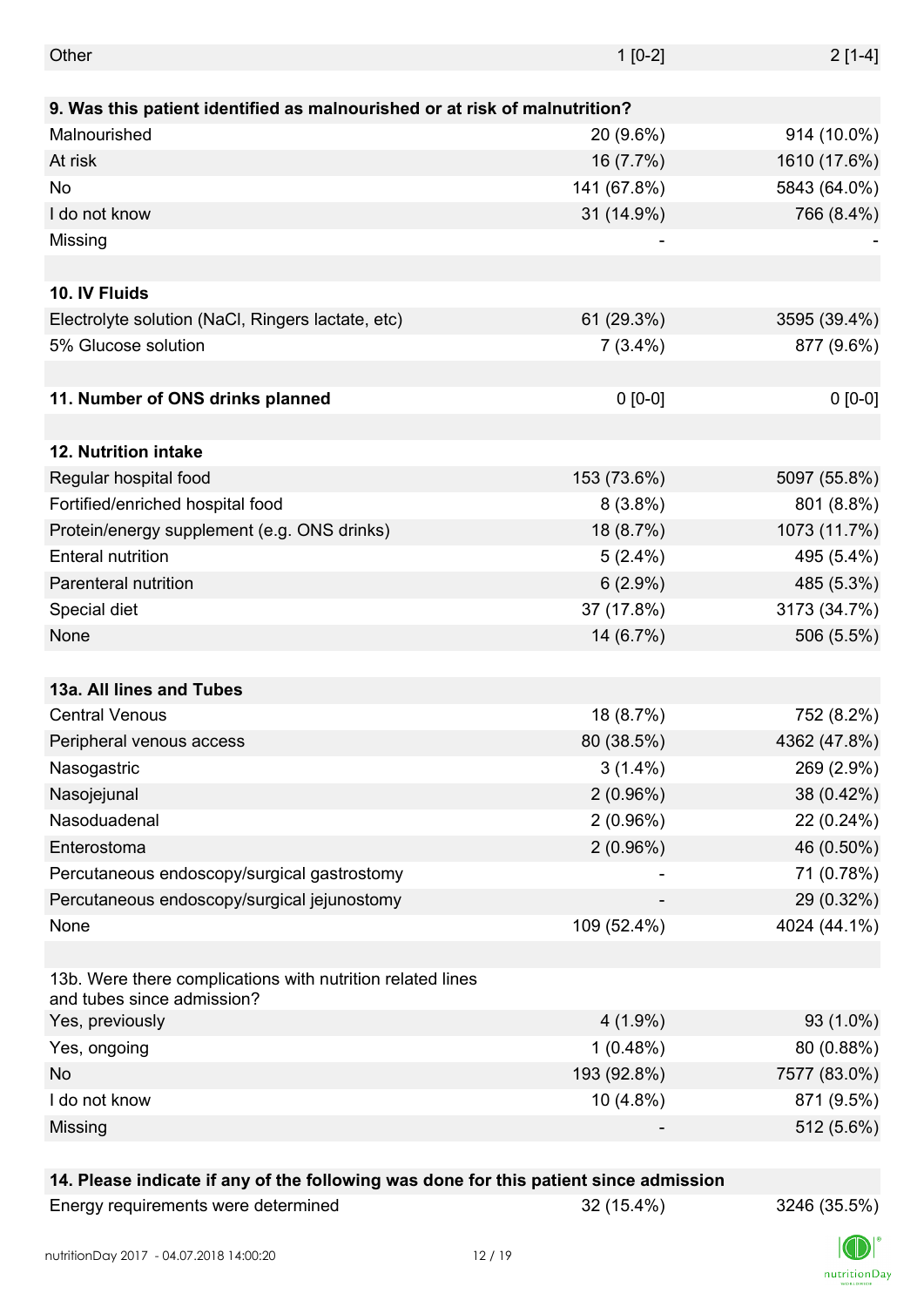| Protein requirements were determined                     | 25 (12.0%)  | 2888 (31.6%) |
|----------------------------------------------------------|-------------|--------------|
| Food/Nutrition intake was recorded in the patient record | 32 (15.4%)  | 4124 (45.2%) |
| Nutrition treatment plan was developed                   | 28 (13.5%)  | 3183 (34.9%) |
| Nutrition expert was consulted                           | 32 (15.4%)  | 3050 (33.4%) |
| Malnutrition status is recorded in the patient record    | 31 (14.9%)  | 2529 (27.7%) |
| None                                                     |             |              |
|                                                          |             |              |
| 15a. Energy goal                                         |             |              |
| $< 500$ kcal                                             | $10(4.8\%)$ | $335(3.7\%)$ |
| 500-999 kcal                                             |             | 109 (1.2%)   |
| 1000-1499 kcal                                           | $3(1.4\%)$  | 957 (10.5%)  |
| 1500-1999 kcal                                           | 32 (15.4%)  | 2729 (29.9%) |
| >=2000 kcal                                              | $11(5.3\%)$ | 993 (10.9%)  |
| Not determined                                           | 141 (67.8%) | 3222 (35.3%) |
| I do not know                                            | $11(5.3\%)$ | 752 (8.2%)   |
| Missing                                                  |             | 36 (0.39%)   |
|                                                          |             |              |
| 15b. Energy intake                                       |             |              |
| $< 500$ kcal                                             | $11(5.3\%)$ | 615 (6.7%)   |
| 500-999 kcal                                             | 10 (4.8%)   | 525 (5.7%)   |
| 1000-1499 kcal                                           | $7(3.4\%)$  | 1192 (13.1%) |
| 1500-1999 kcal                                           | 16 (7.7%)   | 2032 (22.2%) |
| >=2000 kcal                                              | $4(1.9\%)$  | 597 (6.5%)   |
| Not determined                                           | 147 (70.7%) | 2998 (32.8%) |
| I do not know                                            | 13 (6.3%)   | 1122 (12.3%) |
| Missing                                                  |             | 52 (0.57%)   |
|                                                          |             |              |
| 16. Since admission, this patient's health status has    |             |              |
| Improved                                                 | 91 (43.8%)  | 4626 (50.7%) |
| Deteriorated                                             | 13 (6.3%)   | 514 (5.6%)   |
| Remained the same                                        | 67 (32.2%)  | 2506 (27.4%) |
| This patient has just been admitted                      | 16 (7.7%)   | 574 (6.3%)   |
| I do not know                                            | 21 (10.1%)  | 913 (10.0%)  |
| Missing                                                  |             |              |
|                                                          |             |              |
| Length of hospital stay (days)                           | $9[5-14]$   | 12 [6-24]    |
|                                                          |             |              |
| <b>Outcome Code</b>                                      |             |              |
| 1= Still in the hospital                                 | $4(1.9\%)$  | 796 (8.7%)   |
| 2= Transferred to another hospital                       | 1(0.48%)    | 219 (2.4%)   |
| 3= Transferred to long term care                         | 2(0.96%)    | 373 (4.1%)   |
| 4= Rehabilitation                                        | 29 (13.9%)  | 500 (5.5%)   |
| 5= Discharged home                                       | 162 (77.9%) | 6731 (73.7%) |
| 6= Death                                                 | 10 (4.8%)   | 283 (3.1%)   |

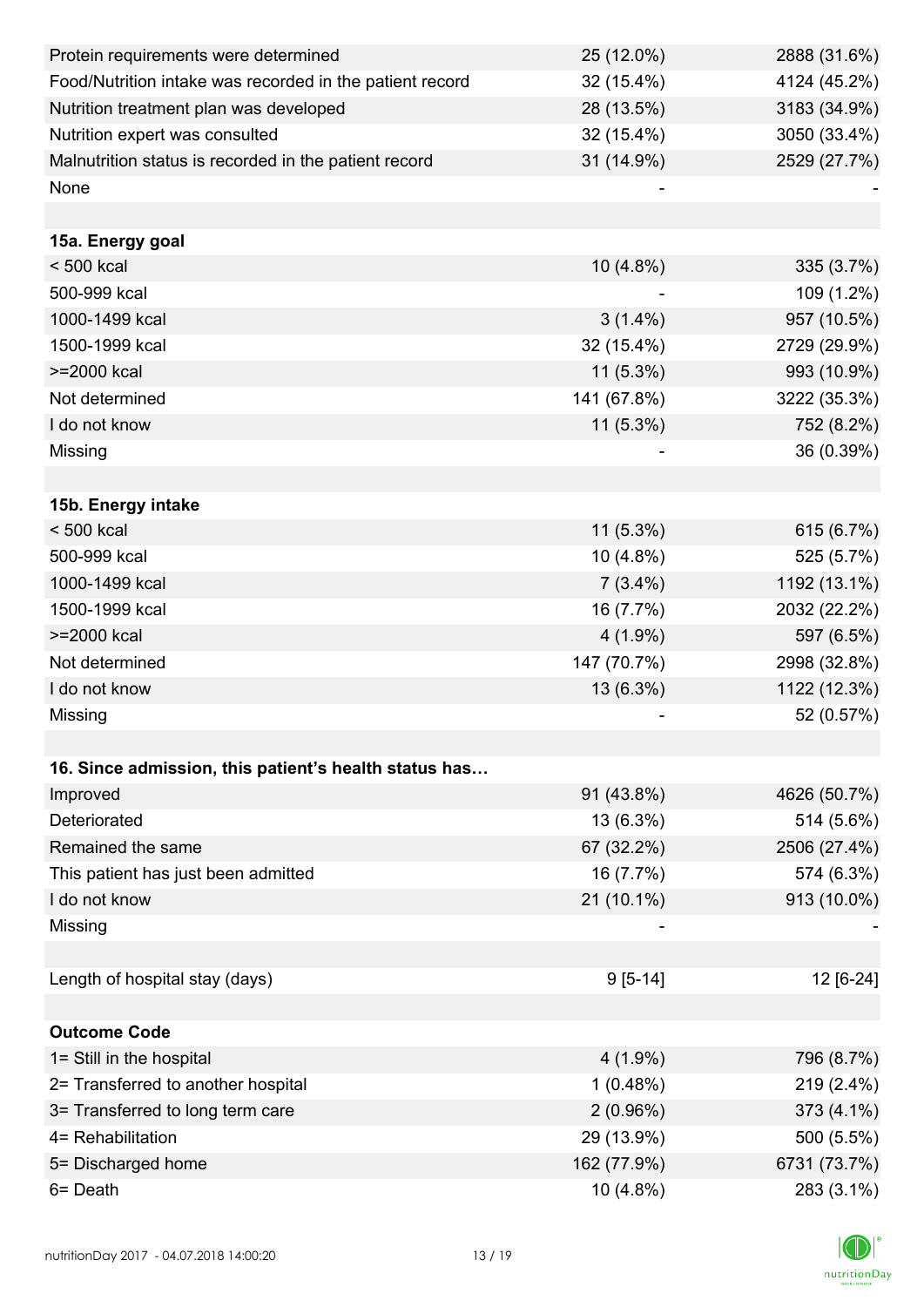| $7 =$ Others                         |             | 175 (1.9%)   |
|--------------------------------------|-------------|--------------|
| Missing                              |             | 56 (0.61%)   |
|                                      |             |              |
| Readmitted since ND                  |             |              |
| $1 = No$                             | 178 (87.3%) | 6273 (77.4%) |
| 2= Yes, same hospital planned        | 13 (6.4%)   | 483 (6.0%)   |
| 3= Yes, same hospital unplanned      | $9(4.4\%)$  | 471 (5.8%)   |
| 4= Yes, different hospital planned   | 1(0.49%)    | 45 (0.56%)   |
| 5= Yes, different hospital unplanned | 1(0.49%)    | 45 (0.56%)   |
| 6= Unknown                           |             | 366 (4.5%)   |
| Missing                              |             | 428 (5.3%)   |

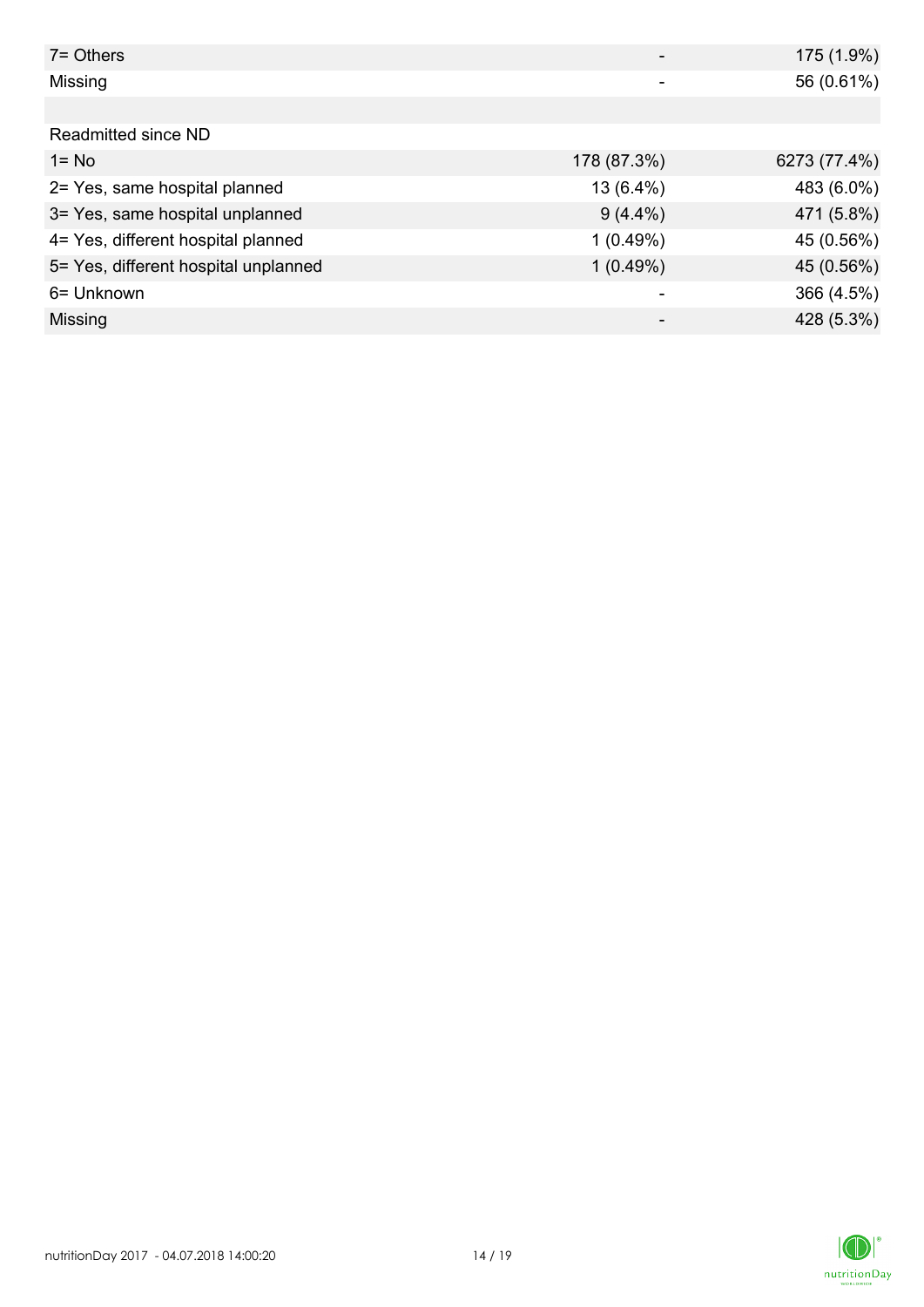|                                                                                   | <b>YOUR RESULTS</b> | <b>REFERENCE RESULTS</b> |
|-----------------------------------------------------------------------------------|---------------------|--------------------------|
|                                                                                   |                     |                          |
| 1. What are your typical dietary habits?                                          |                     |                          |
| No special dietary habits                                                         | 163 (80.7%)         | 6102 (69.3%)             |
| I am vegetarian                                                                   | 3(1.5%)             | 153 (1.7%)               |
| I adhee to a vegan diet                                                           |                     | 53 (0.60%)               |
| I eat gluten-free diet                                                            | $1(0.50\%)$         | 78 (0.89%)               |
| I avoid added sugars                                                              | 29 (14.4%)          | 1353 (15.4%)             |
| I avoid carbohydrates                                                             | 7(3.5%)             | 515 (5.9%)               |
| I eat a low fat-diet                                                              | 24 (11.9%)          | 1034 (11.8%)             |
| I am lactose intolerant                                                           | 7(3.5%)             | 343 (3.9%)               |
| Other special diet due to intolerances/allergies                                  | 2(0.99%)            | 179 (2.0%)               |
| Other                                                                             | 13 (6.4%)           | 617 (7.0%)               |
| No answer given                                                                   | $1(0.50\%)$         | 217 (2.5%)               |
|                                                                                   |                     |                          |
| 2. Where did you live before your current hospital admission?                     |                     |                          |
| At home                                                                           | 195 (96.5%)         | 7771 (88.3%)             |
| In a nursing home or other live-in facility                                       | 3(1.5%)             | 295 (3.4%)               |
| I was transferred from another hospital                                           | 2(0.99%)            | 456 (5.2%)               |
| Other                                                                             | 2(0.99%)            | 147 (1.7%)               |
| Missing                                                                           |                     | 131 (1.5%)               |
|                                                                                   |                     |                          |
| 3. In general, are you able to walk?                                              |                     |                          |
| Yes                                                                               | 161 (79.7%)         | 5599 (63.6%)             |
| Yes, with someone's help                                                          | $6(3.0\%)$          | 963 (10.9%)              |
| Yes, independently using a cane, walker, or crutches                              | 20 (9.9%)           | 1142 (13.0%)             |
| No, I have a wheelchair                                                           | $4(2.0\%)$          | 383 (4.4%)               |
| No, I am bedridden                                                                | 5(2.5%)             | 579 (6.6%)               |
| Missing                                                                           | $6(3.0\%)$          | 134 (1.5%)               |
|                                                                                   |                     |                          |
| 4. In general, how would you say your health is?                                  |                     |                          |
| Very good                                                                         | 34 (16.8%)          | 633 (7.2%)               |
| Good                                                                              | 85 (42.1%)          | 3217 (36.6%)             |
| Fair                                                                              | 60 (29.7%)          | 3329 (37.8%)             |
| Poor                                                                              | $17(8.4\%)$         | 1202 (13.7%)             |
| Very poor                                                                         | 3(1.5%)             | 268 (3.0%)               |
| Missing                                                                           | $3(1.5\%)$          | 151 (1.7%)               |
|                                                                                   |                     |                          |
| 5. Over the last 12 months prior to your current hospital admission approximately |                     |                          |
| how many times have you seen a doctor?                                            | $3[2-10]$           | 4 [2-10]                 |
| how many times have you been admitted to the                                      | $1[0-2]$            | $1[0-2]$                 |
| hospital (Emergency room, any ward)?                                              |                     |                          |
| how many nights in total have you spent in hospital?                              | $5[0-12]$           | $5[0-15]$                |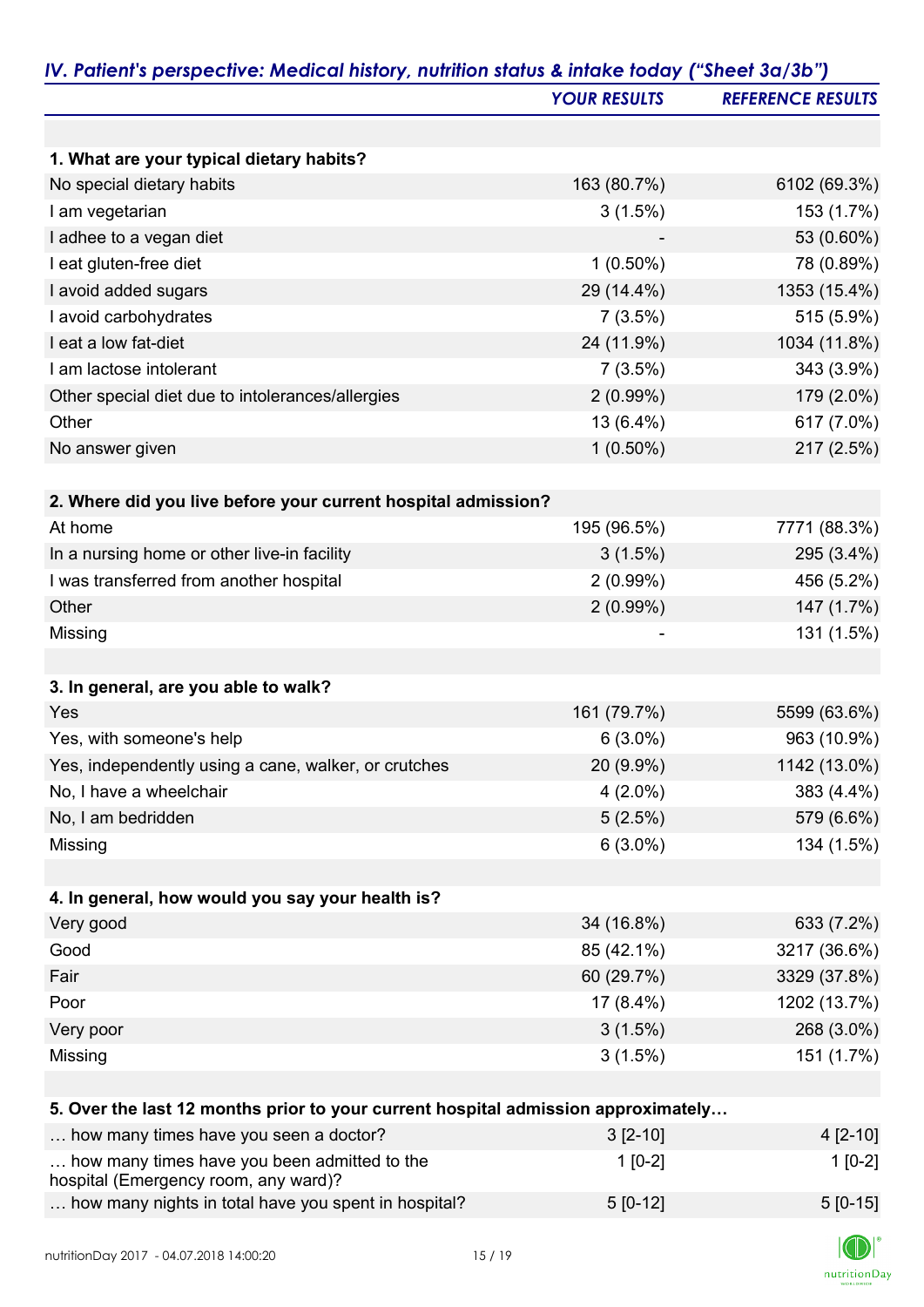| 6. How many different medications do you take routinely each day (prior to hospitalisation)? |             |              |
|----------------------------------------------------------------------------------------------|-------------|--------------|
| $1 - 2$                                                                                      | 51 (25.2%)  | 1694 (19.3%) |
| $3 - 5$                                                                                      | 60 (29.7%)  | 2352 (26.7%) |
| More than 5                                                                                  | 44 (21.8%)  | 2722 (30.9%) |
| None                                                                                         | 42 (20.8%)  | 1418 (16.1%) |
| I do not know                                                                                | $4(2.0\%)$  | 449 (5.1%)   |
| Missing                                                                                      | $1(0.50\%)$ | 165 (1.9%)   |
|                                                                                              |             |              |
| 7. Do you have health insurance?                                                             |             |              |
| Yes, private insurance only                                                                  | 41 (20.3%)  | 1319 (15.0%) |
| Yes, public insurance only                                                                   | 82 (40.6%)  | 4350 (49.4%) |
| Yes, both                                                                                    | 72 (35.6%)  | 1115 (12.7%) |
| None                                                                                         |             | 1177 (13.4%) |
| I prefer not to answer                                                                       | $4(2.0\%)$  | 510 (5.8%)   |
| Missing                                                                                      | 3(1.5%)     | 329 (3.7%)   |
|                                                                                              |             |              |
| 8. What was your weight 5 years ago?                                                         | 72 [63-83]  | 70 [60-83]   |
| I do not know                                                                                | 24 (11.9%)  | 2377 (27.0%) |
|                                                                                              |             |              |
| 9a. Have you lost weight within the last 3 months?                                           |             |              |
| Yes, intentionally                                                                           | 19 (9.4%)   | 827 (9.4%)   |
| Yes, unintentionally                                                                         | 63 (31.2%)  | 3324 (37.8%) |
| No, my weight stayed the same                                                                | 81 (40.1%)  | 2582 (29.3%) |
| No, I gained weight                                                                          | 28 (13.9%)  | 951 (10.8%)  |
| I do not know                                                                                | 5(2.5%)     | 907 (10.3%)  |
| Missing                                                                                      | $6(3.0\%)$  | 209 (2.4%)   |
|                                                                                              |             |              |
| 9b. If yes, how many kg did you lose?                                                        | $5[3-10]$   | $6[3-10]$    |
| I do not know                                                                                | $4(4.9\%)$  | 701 (16.9%)  |
|                                                                                              |             |              |
| 10. Did you know about your hospitalisation two days                                         | 110 (55.6%) | 3271 (39.2%) |
| before admission? (Yes)                                                                      |             |              |
|                                                                                              |             |              |
| 11. Please indicate if you                                                                   |             |              |
| were weighed at admission                                                                    | 107 (53.8%) | 4927 (56.7%) |
| were informed about your nutrition status                                                    | 46 (23.1%)  | 2797 (32.5%) |
| were informed about nutrition care options                                                   | 35 (17.6%)  | 2491 (29.0%) |
| received special nutrition care                                                              | 34 (17.1%)  | 2357 (27.5%) |
|                                                                                              |             |              |
| 12. How well have you eaten in the week before you were admitted to the hospital?            |             |              |
| More than normal                                                                             | $8(3.9\%)$  | 388 (4.4%)   |
| Normal                                                                                       | 120 (59.1%) | 5401 (61.8%) |

| <u>inormal</u>       | 120 (59.1%)  | $0401(01.8\%)$ |
|----------------------|--------------|----------------|
| About 3/4 of normal  | 22 (10.8%)   | 844 (9.7%)     |
| About half of normal | $30(14.8\%)$ | 1065 (12.2%)   |
|                      |              | $\sqrt{2}$     |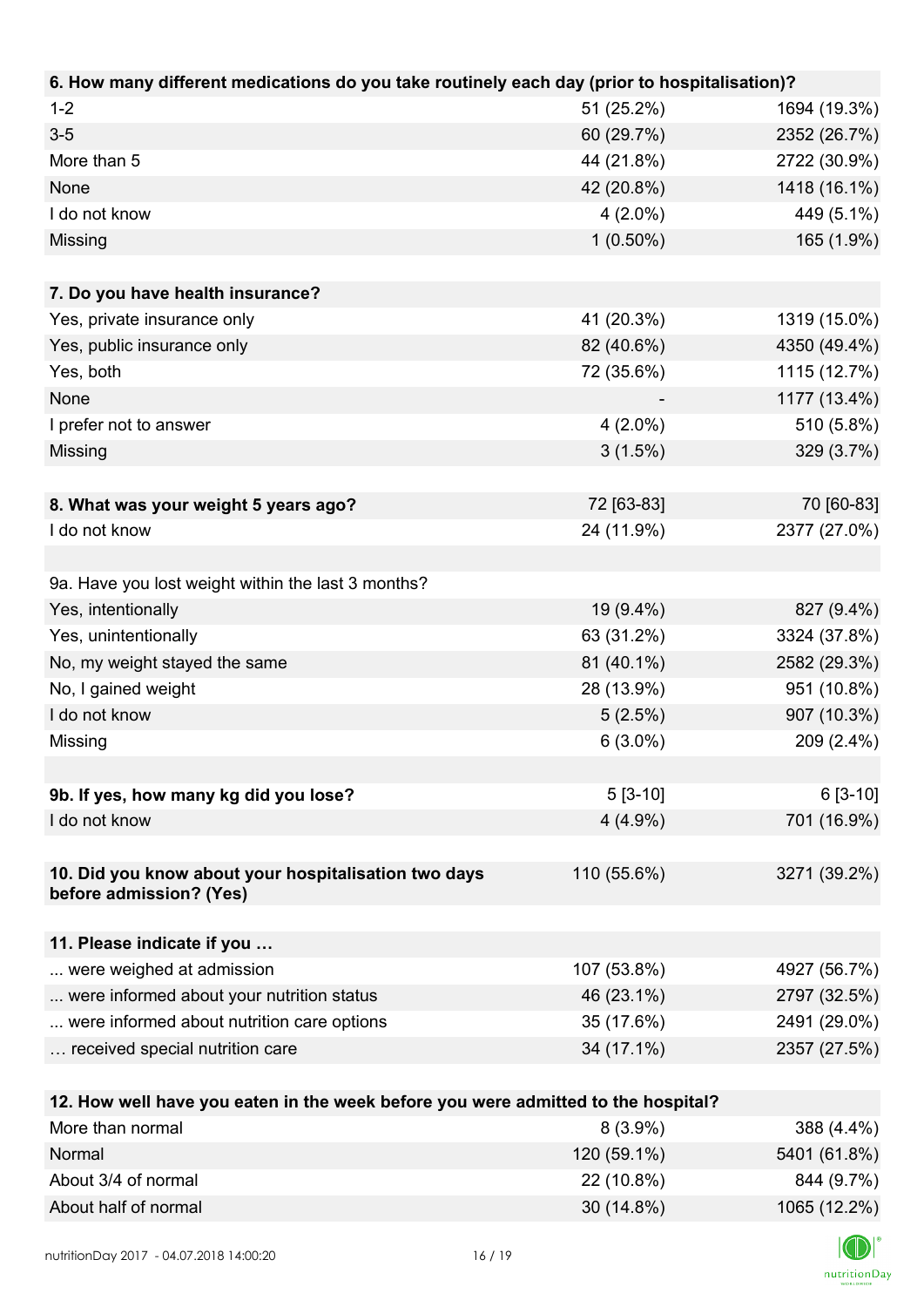| About a quarter to nearly nothing                                              | 14 (6.9%)   | 791 (9.0%)   |
|--------------------------------------------------------------------------------|-------------|--------------|
| I do not know                                                                  | $2(0.99\%)$ | 88 (1.0%)    |
| Missing                                                                        | $7(3.4\%)$  | 167 (1.9%)   |
|                                                                                |             |              |
| 13. In general, how satisfied are you with the food at the hospital?           |             |              |
| Very satisfied                                                                 | 110 (54.2%) | 2368 (27.1%) |
| Somewhat satisfied                                                             | 47 (23.2%)  | 2629 (30.1%) |
| <b>Neutral</b>                                                                 | 14 (6.9%)   | 1752 (20.0%) |
| <b>Dissatisfied</b>                                                            | $8(3.9\%)$  | 691 (7.9%)   |
| Very dissatisfied                                                              | 5(2.5%)     | 261 (3.0%)   |
| I do not know                                                                  | $11(5.4\%)$ | 726 (8.3%)   |
| Missing                                                                        | $8(3.9\%)$  | 317 (3.6%)   |
|                                                                                |             |              |
| 14. Did you get any help with eating TODAY?                                    |             |              |
| Yes, from family or friends                                                    | 3(1.5%)     | 978 (11.2%)  |
| Yes, from hospital staff                                                       | $11(5.4\%)$ | 581 (6.6%)   |
| <b>No</b>                                                                      | 172 (84.7%) | 6652 (76.1%) |
| I do not know                                                                  | 5(2.5%)     | $113(1.3\%)$ |
| Missing                                                                        | 12 (5.9%)   | 420 (4.8%)   |
|                                                                                |             |              |
| 15. Were you able to eat without interruption TODAY?<br>(Yes)                  | 146 (76.8%) | 6110 (74.6%) |
|                                                                                |             |              |
| 16a. Please indicate how much hospital food you ate for lunch or dinner TODAY: |             |              |
| About all                                                                      | 111 (54.7%) | 4213 (48.2%) |
| 1/2                                                                            | 43 (21.2%)  | 2075 (23.7%) |
| 1/4                                                                            | 19 (9.4%)   | 1064 (12.2%) |
| Nothing                                                                        | 18 (8.9%)   | 1004 (11.5%) |
| Missing                                                                        | 12 (5.9%)   | 388 (4.4%)   |
|                                                                                |             |              |
| 16b. The portion size of the meal I ordered TODAY was                          |             |              |
| Standard                                                                       | 118 (58.1%) | 5611 (64.2%) |
| Smaller                                                                        | 37 (18.2%)  | 811 (9.3%)   |
| Larger                                                                         | $6(3.0\%)$  | 344 (3.9%)   |
| I do not know                                                                  | 15 (7.4%)   | 884 (10.1%)  |
| Missing                                                                        | 27 (13.3%)  | 1094 (12.5%) |
| 17. If you did not eat everything of your meal, please tell us why:            |             |              |
| I did not like the type of food offered                                        | $9(11.3\%)$ | 608 (14.7%)  |
| I did not like the smell/taste of the food                                     | 6(7.5%)     | 474 (11.4%)  |
| The food did not fit my cultural/religious preferences                         | $1(1.3\%)$  | 54 (1.3%)    |
| The food was too hot                                                           |             | 15 (0.36%)   |
| The food was too cold                                                          | $1(1.3\%)$  | 95(2.3%)     |
| Due to food allergy/intolerance                                                |             | 27 (0.65%)   |
| I was not hungry at that time                                                  | 20 (25.0%)  | 709 (17.1%)  |
|                                                                                |             |              |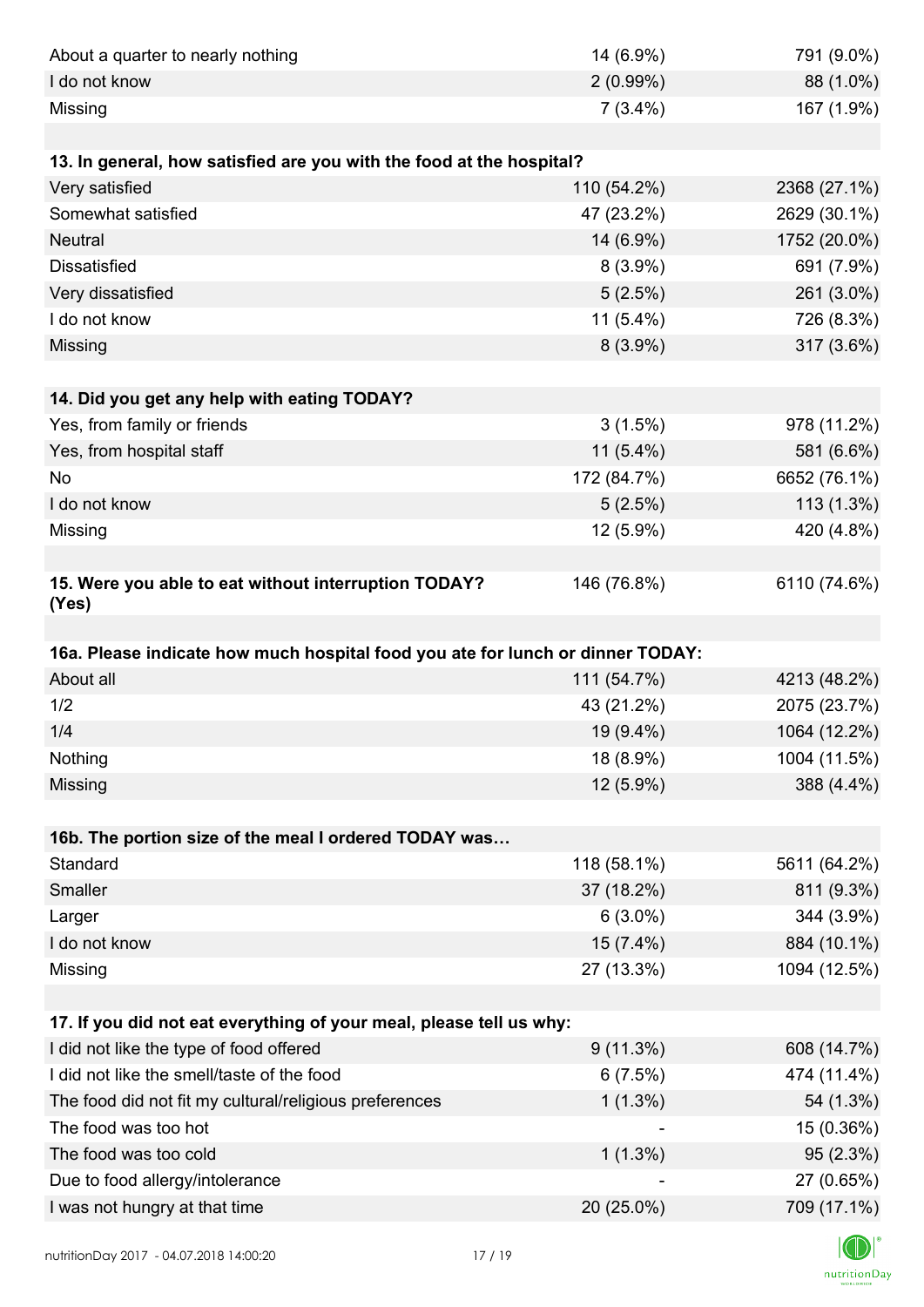| I do not have my usual appetite                                                      | 32 (40.0%)  | 1167 (28.2%) |
|--------------------------------------------------------------------------------------|-------------|--------------|
| I have problems chewing/swallowing                                                   | 7(8.8%)     | 239 (5.8%)   |
| I normally eat less than what was served                                             | 11 (13.8%)  | 457 (11.0%)  |
| I had nausea/vomiting                                                                | 6(7.5%)     | 345 (8.3%)   |
| I was too tired                                                                      | $7(8.8\%)$  | 227 (5.5%)   |
| I cannot eat without help                                                            | $1(1.3\%)$  | 73 (1.8%)    |
| I was not allowed to eat                                                             | 6(7.5%)     | 460 (11.1%)  |
| I had an exam, surgery, or test and missed my meal                                   | $3(3.8\%)$  | 243 (5.9%)   |
| I did not get requested food                                                         | $1(1.3\%)$  | 54 (1.3%)    |
| No answer given                                                                      | 9(11.3%)    | 510 (12.3%)  |
|                                                                                      |             |              |
| 18. Enter the number of glasses/cups of the drinks you consumed in the last 24 hours |             |              |
| Water                                                                                | $5[4-8]$    | $3[2-5]$     |
| Tea                                                                                  | $2[1-5]$    | $1[0-2]$     |
| Coffee                                                                               | $2[1-2]$    | $1[0-2]$     |
| <b>Milk</b>                                                                          | $1 [0-1]$   | $1[0-1]$     |
| Fruit juice                                                                          | $1[1-1]$    | $1[0-2]$     |
| Soft drinks                                                                          | $0 [0-1]$   | $0[0-1]$     |
| <b>Nutrition drink</b>                                                               | $0 [0-1]$   | $0 [0-1]$    |
| Other                                                                                | $0[0-1]$    | $0 [0-1]$    |
|                                                                                      |             |              |
| 19a. Did you eat any food apart from hospital food<br><b>TODAY?</b>                  | 42 (23.5%)  | 2179 (27.2%) |
| 19b. If yes, what did you eat?                                                       |             |              |
| Sweet snacks                                                                         | 16 (38.1%)  | 548 (25.1%)  |
| Salty snacks                                                                         | $5(11.9\%)$ | 290 (13.3%)  |
| Homemade food                                                                        | $3(7.1\%)$  | 320 (14.7%)  |
| Fruits                                                                               | 19 (45.2%)  | 774 (35.5%)  |
| Dairy products                                                                       | 4(9.5%)     | 221 (10.1%)  |
| Food delivered/restaurant                                                            | $1(2.4\%)$  | 85 (3.9%)    |
| Sandwich                                                                             |             | 145 (6.7%)   |
| Other                                                                                | $3(7.1\%)$  | 429 (19.7%)  |
|                                                                                      |             |              |
| 20. How has your food intake changed since your hospital admission?                  |             |              |
| Increased                                                                            | 23 (11.3%)  | 1201 (13.7%) |
| Decreased                                                                            | 84 (41.4%)  | 2809 (32.1%) |
| Stayed the same                                                                      | 66 (32.5%)  | 3616 (41.4%) |
| I do not know                                                                        | 14 (6.9%)   | 601 (6.9%)   |
| Missing                                                                              | 16 (7.9%)   | 517 (5.9%)   |
|                                                                                      |             |              |
| 21. TODAY I feel                                                                     |             |              |
| Stronger than at admission                                                           | 66 (32.5%)  | 3792 (43.4%) |
| Weaker than at admission                                                             | 68 (33.5%)  | 1514 (17.3%) |
| Same as at admission                                                                 | 54 (26.6%)  | 2454 (28.1%) |
|                                                                                      |             |              |